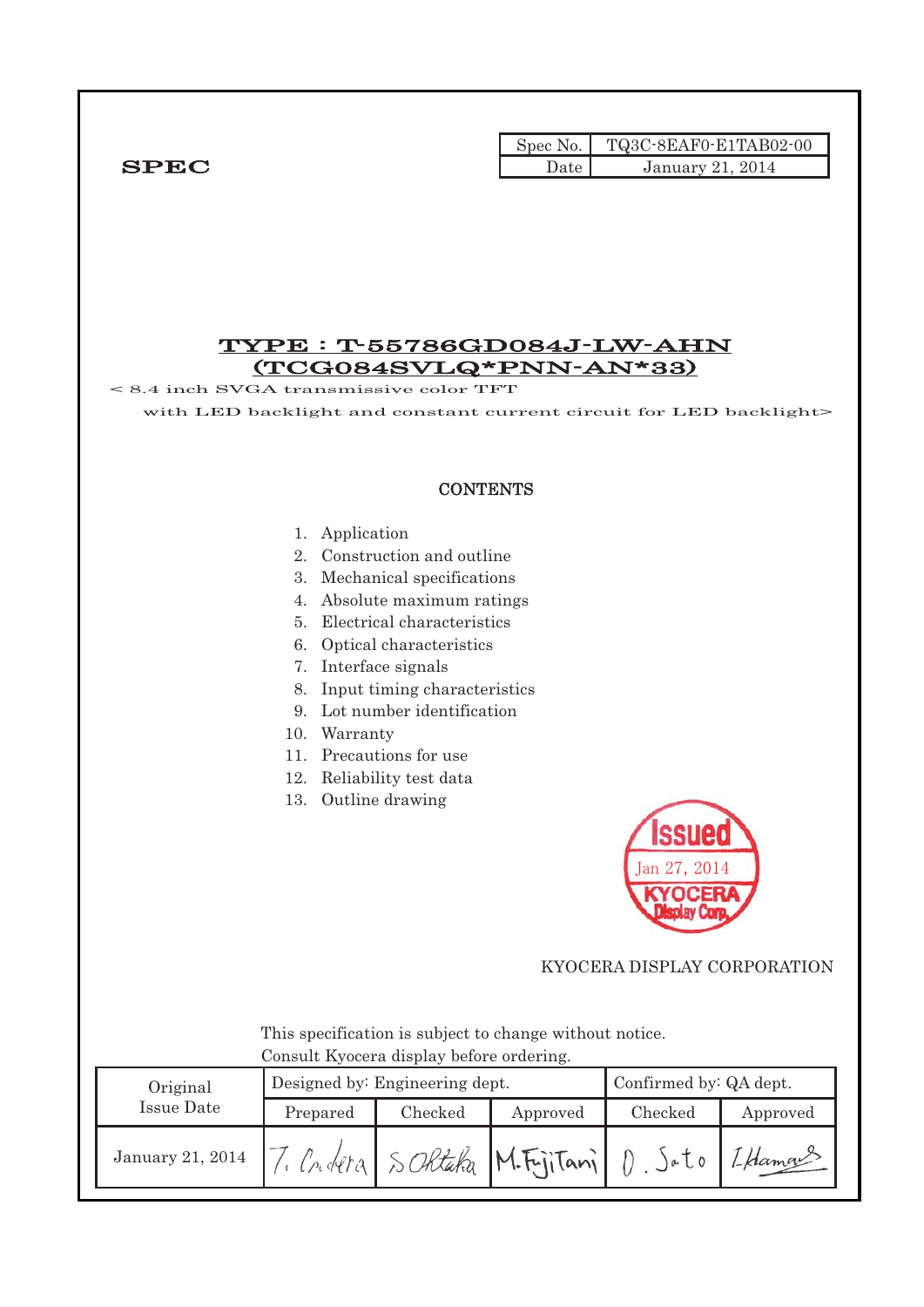### Warning

- 1. This Kyocera LCD module has been specifically designed for use only in electronic devices and industrial machines in the area of audio control, office automation, industrial control, home appliances, etc. The module should not be used in applications where the highest level of safety and reliability are required and module failure or malfunction of such module results in physical harm or loss of life, as well as enormous damage or loss. Such fields of applications include, without limitation, medical, aerospace, communications infrastructure, atomic energy control. Kyocera expressly disclaims any and all liability resulting in any way to the use of the module in such applications.
- 2. Customer agrees to indemnify, defend and hold Kyocera harmless from and against any and all actions, claims, damages, liabilities, awards, costs, and expenses, including legal expenses, resulting from or arising out of Customer's use, or sale for use, or Kyocera modules in applications.

### Caution

1. Kyocera shall have the right, which Customer hereby acknowledges, to immediately scrap or destroy tooling for Kyocera modules for which no Purchase Orders have been received from the Customer in a two-year period.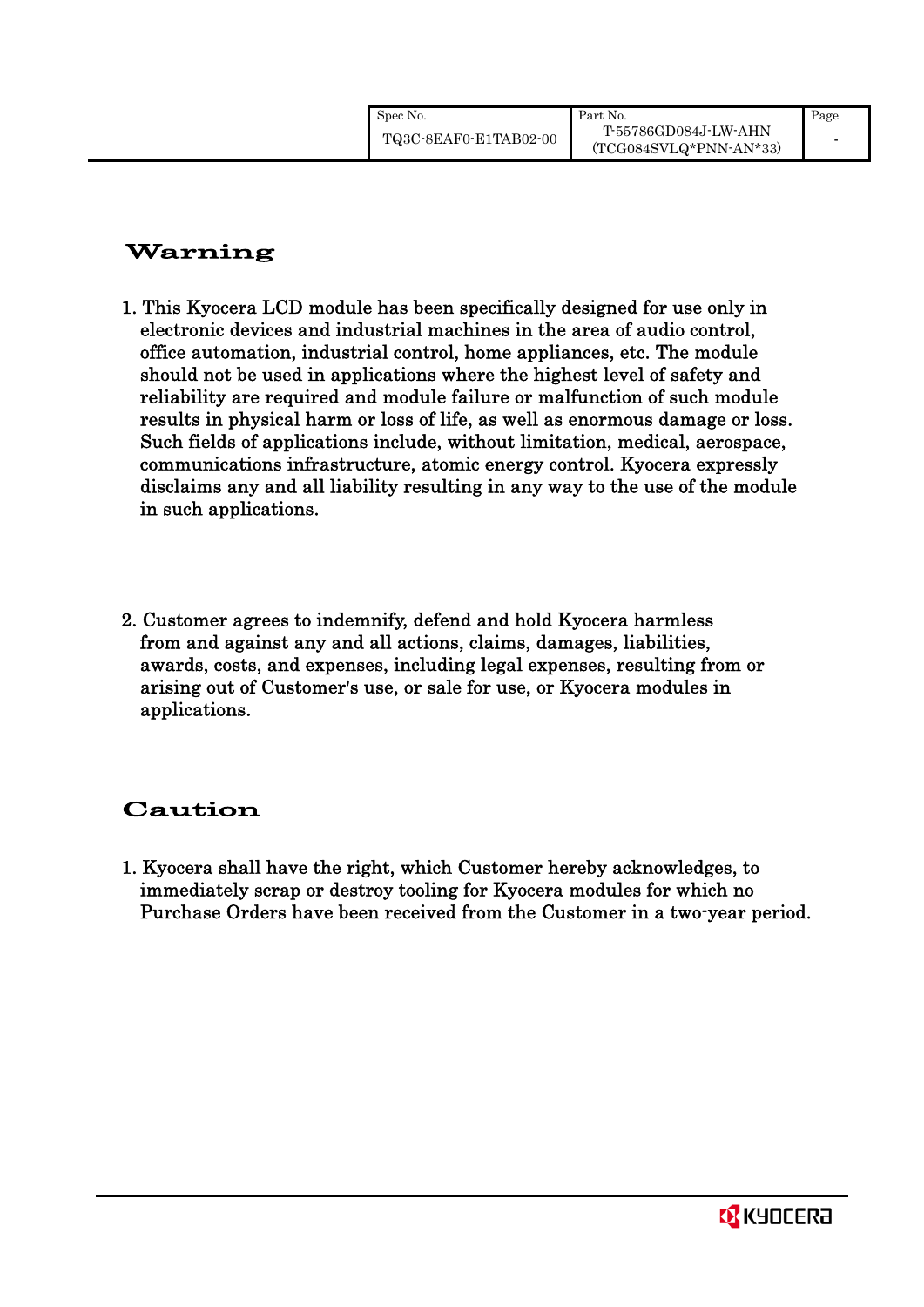|         |             |            | Revision record                 |                                      | $\sim$ $\sim$ $\sim$ $\sim$ $\sim$ $\sim$ $\sim$ |                        |
|---------|-------------|------------|---------------------------------|--------------------------------------|--------------------------------------------------|------------------------|
|         |             |            | Designed by : Engineering dept. |                                      | Confirmed by : QA dept.                          |                        |
|         | $\rm{Date}$ | Prepared   | $\rm Checked$                   | ${\Large\bf Approved}$               | ${\it Checked}$                                  | ${\Large\bf Approved}$ |
|         |             |            |                                 |                                      |                                                  |                        |
|         |             |            |                                 |                                      |                                                  |                        |
| Rev.No. | Date        | $\rm Page$ |                                 | $\label{eq:2} \textbf{Descriptions}$ |                                                  |                        |
|         |             |            |                                 |                                      |                                                  |                        |
|         |             |            |                                 |                                      |                                                  |                        |
|         |             |            |                                 |                                      |                                                  |                        |
|         |             |            |                                 |                                      |                                                  |                        |
|         |             |            |                                 |                                      |                                                  |                        |
|         |             |            |                                 |                                      |                                                  |                        |
|         |             |            |                                 |                                      |                                                  |                        |
|         |             |            |                                 |                                      |                                                  |                        |
|         |             |            |                                 |                                      |                                                  |                        |
|         |             |            |                                 |                                      |                                                  |                        |
|         |             |            |                                 |                                      |                                                  |                        |
|         |             |            |                                 |                                      |                                                  |                        |
|         |             |            |                                 |                                      |                                                  |                        |
|         |             |            |                                 |                                      |                                                  |                        |
|         |             |            |                                 |                                      |                                                  |                        |
|         |             |            |                                 |                                      |                                                  |                        |
|         |             |            |                                 |                                      |                                                  |                        |
|         |             |            |                                 |                                      |                                                  |                        |
|         |             |            |                                 |                                      |                                                  |                        |
|         |             |            |                                 |                                      |                                                  |                        |
|         |             |            |                                 |                                      |                                                  |                        |
|         |             |            |                                 |                                      |                                                  |                        |
|         |             |            |                                 |                                      |                                                  |                        |
|         |             |            |                                 |                                      |                                                  |                        |
|         |             |            |                                 |                                      |                                                  |                        |
|         |             |            |                                 |                                      |                                                  |                        |
|         |             |            |                                 |                                      |                                                  |                        |
|         |             |            |                                 |                                      |                                                  |                        |
|         |             |            |                                 |                                      |                                                  |                        |
|         |             |            |                                 |                                      |                                                  |                        |
|         |             |            |                                 |                                      |                                                  |                        |
|         |             |            |                                 |                                      |                                                  |                        |
|         |             |            |                                 |                                      |                                                  |                        |
|         |             |            |                                 |                                      |                                                  |                        |
|         |             |            |                                 |                                      |                                                  |                        |
|         |             |            |                                 |                                      |                                                  |                        |

Spec No.

TQ3C-8EAF0-E1TAB02-00

Part No.

T-55786GD084J-LW-AHN (TCG084SVLQ\*PNN-AN\*33) Page -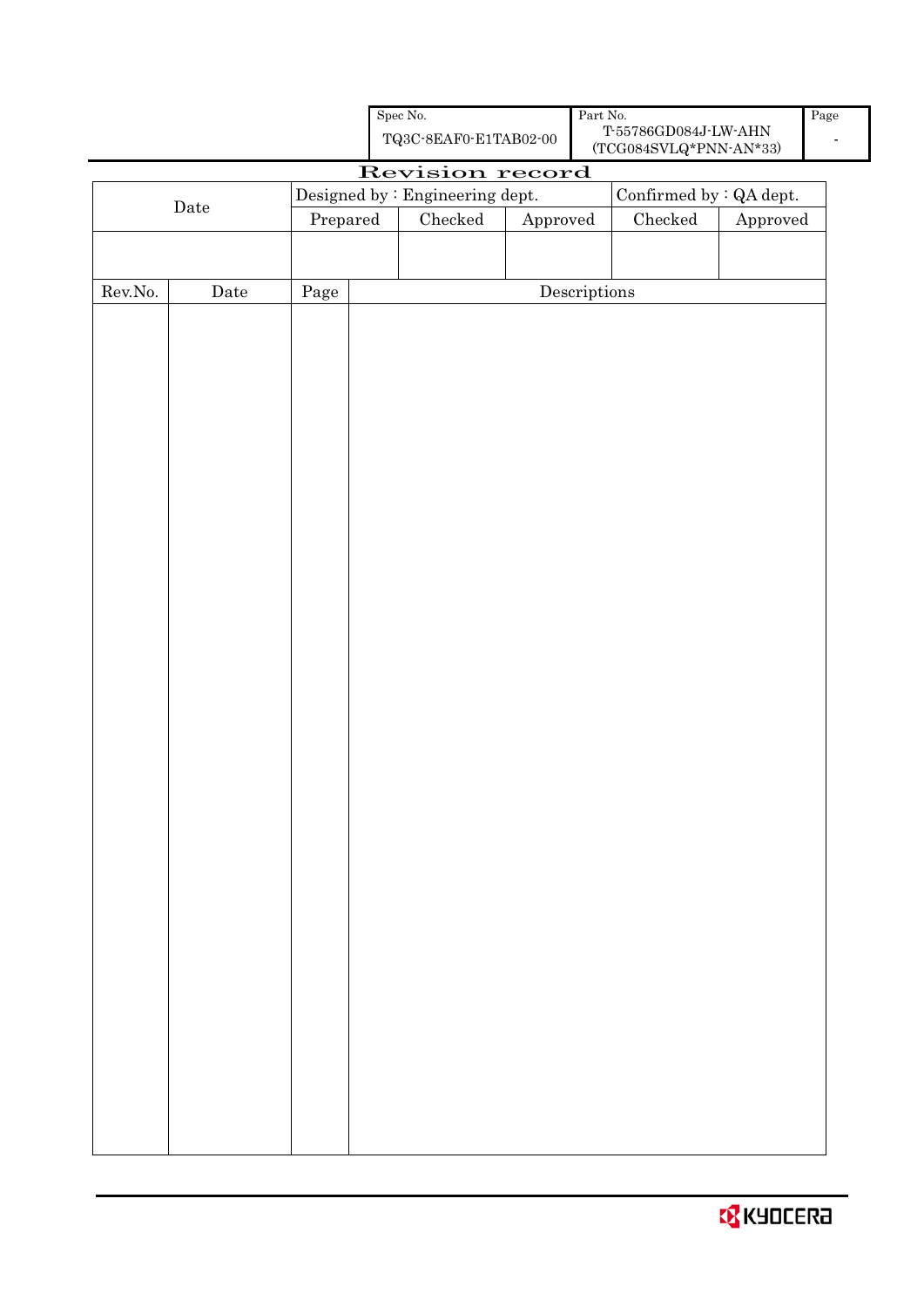| Spec No.              | Part No.                                       | Page |
|-----------------------|------------------------------------------------|------|
| TQ3C-8EAF0-E1TAB02-00 | T-55786GD084J-LW-AHN<br>(TCG084SVLQ*PNN-AN*33) |      |

### 1. Application

This document defines the specification of T-55786GD084J-LW-AHN. (TCG084SVLQ\*PNN-AN\*33) (RoHS Compliant)

### 2. Construction and outline

| LCD                | : Transmissive color dot matrix type TFT                   |
|--------------------|------------------------------------------------------------|
| Backlight system   | : LED                                                      |
| Polarizer          | : Anti-Glare treatment                                     |
| Interface          | : LVDS                                                     |
| Additional circuit | : Timing controller, Power supply $(3.3V)$ input)          |
|                    | With Constant current circuit for LED Backlight(12V input) |

### 3. Mechanical specifications

| <b>Item</b>                        | Specification                                             | Unit |
|------------------------------------|-----------------------------------------------------------|------|
| Outline dimensions<br><sup>1</sup> | $199.5(W) \times 149(H) \times (11.5)(D)$                 | mm   |
| Active area                        | $170.4W$ $\times 127.8(H)$<br>(21.3cm/8.4 inch(Diagonal)) | mm   |
| Dot format                         | $800 \times (R, G, B)(W) \times 600(H)$                   | dot  |
| Dot pitch                          | $0.071(W)\times0.213(H)$                                  | mm   |
| $\mathfrak{D}$<br>Base color       | Normally Black                                            |      |
| Mass                               | TBD                                                       | g    |

1) Projection not included. Please refer to outline for details.

2) Due to the characteristics of the LCD material, the color varies with environmental temperature.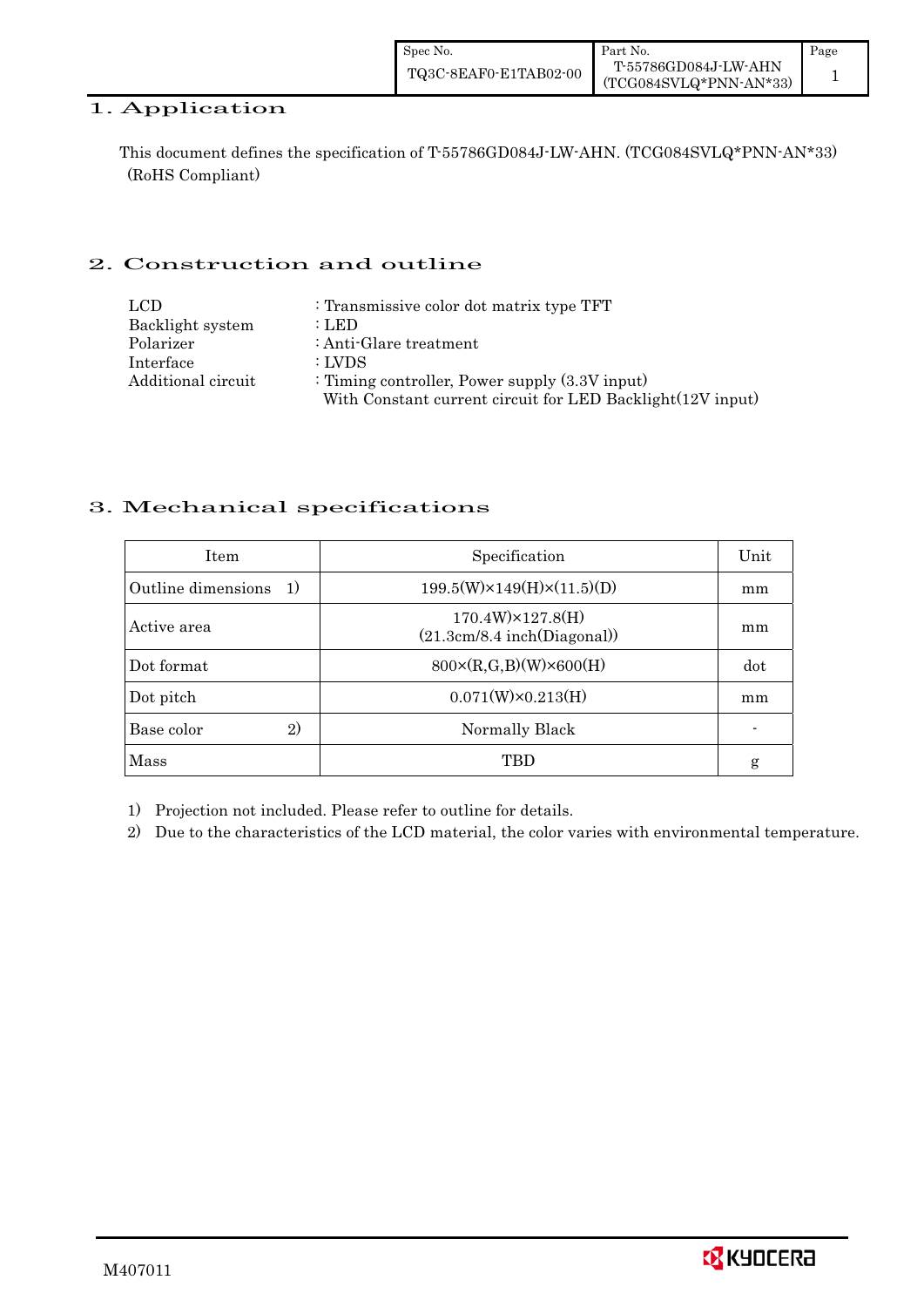| Spec No.              | ∎ Part No.                                     | Page |
|-----------------------|------------------------------------------------|------|
| TQ3C-8EAF0-E1TAB02-00 | T-55786GD084J-LW-AHN<br>(TCG084SVLQ*PNN-AN*33) |      |

### 4. Absolute maximum ratings

| Item                     |                             | Symbol       | Min.          | Max.         | Unit |
|--------------------------|-----------------------------|--------------|---------------|--------------|------|
| Supply voltage $(+3.3V)$ |                             | $\rm V_{DD}$ | $-0.3$<br>4.0 |              | V    |
| Supply voltage $(+12V)$  |                             | $\rm V_{IN}$ | $-0.3$        | 14.0         | V    |
|                          | RxINi+, RxINi-<br>1)        | $V_{I1}$     | $-0.3$        | 2.8          |      |
|                          | Input signal CK IN+, CK IN- | $\rm V_{I2}$ | $-0.3$        | 2.8          | V    |
| 2)<br>voltagee           | <b>SELLVDS</b>              | $\rm V_{I3}$ | $-0.3$        | $V_{DD}+0.5$ |      |
|                          | <b>BLBRT, BLEN</b>          | $\rm V_{I4}$ | $-0.3$        | $\rm V_{IN}$ |      |

#### 4-1.Electrical absolute maximum ratings

1)  $i=0,1,2,3$ 

2) V<sub>DD</sub> must be supplied correctly within the range described in  $5$ -1.

4-2. Environmental absolute maximum ratings

| Item                              |                   | Symbol                   | Min.  | Max. | Unit            |
|-----------------------------------|-------------------|--------------------------|-------|------|-----------------|
| Operating temperature(Ambient) 1) |                   | Top(Ambient)             | $-30$ | 80   | $\rm ^{\circ}C$ |
| Operating temperature (Panel)     | 2)                | Top(Panel)               | $-30$ | 80   |                 |
| Storage temperature               | 3)                | <b>T</b> <sub>STO</sub>  | $-30$ | 80   | $\rm ^{\circ}C$ |
| Operating humidity                | 4)                | Hop                      | 10    | 5)   | %RH             |
| Storage humidity                  | $\left( 4\right)$ | <b>H</b> <sub>STO</sub>  | 10    | 5)   | %RH             |
| Vibration                         |                   |                          | 6)    | 6)   |                 |
| Shock                             |                   | $\overline{\phantom{a}}$ | 7)    |      |                 |

- 1) Operating temperature means a temperature which operation shall be guaranteed. Since display performance is evaluated at 25°C, another temperature range should be confirmed.
- 2) Panel surface temperature (all the surface)<br>3) Temp. =  $-30^{\circ}$ C $\leq 48h$ , Temp. =  $80^{\circ}$ C $\leq 168h$
- $\sim$  Store LCD at normal temperature/humidity. Keep them free from vibration and shock. An LCD that is kept at a low or a high temperature for a long time can be defective due to other conditions, even if the low or high temperature satisfies the standard. (Please refer to "Precautions for Use" for details.)

-------------

- 3) Non-condensing
- 3) Non-condensing<br>4) Temp. $\leq$ 40°C, 85%RH Max.  $\frac{1}{2}$ 
	- Temp.  $>40^{\circ}$ C, Absolute humidity shall be less than 85%RH at 40 $^{\circ}$ C. -
- 5)-

| Frequency                                                           | $10\sim 55~\text{Hz}$ | Acceleration value         |  |  |  |
|---------------------------------------------------------------------|-----------------------|----------------------------|--|--|--|
| Vibration width                                                     | $0.15$ mm             | $(0.3{\sim}9~{\rm m/s^2})$ |  |  |  |
| Interval                                                            | $10 - 55 - 10$ Hz     | 1 minutes                  |  |  |  |
| $0.1, \ldots, 1, 1, 1, \ldots, 1, N$ V V $\alpha$ 1, $\ldots, 1, 1$ |                       |                            |  |  |  |

2 hours in each direction X, Y, Z (6 hours total)

EIAJ ED-2531

------------------6) Acceleration: 490 m/s2, Pulse width: 11 ms 3 times in each direction:  $\pm X$ ,  $\pm Y$ ,  $\pm Z$ EIAJ ED-2531

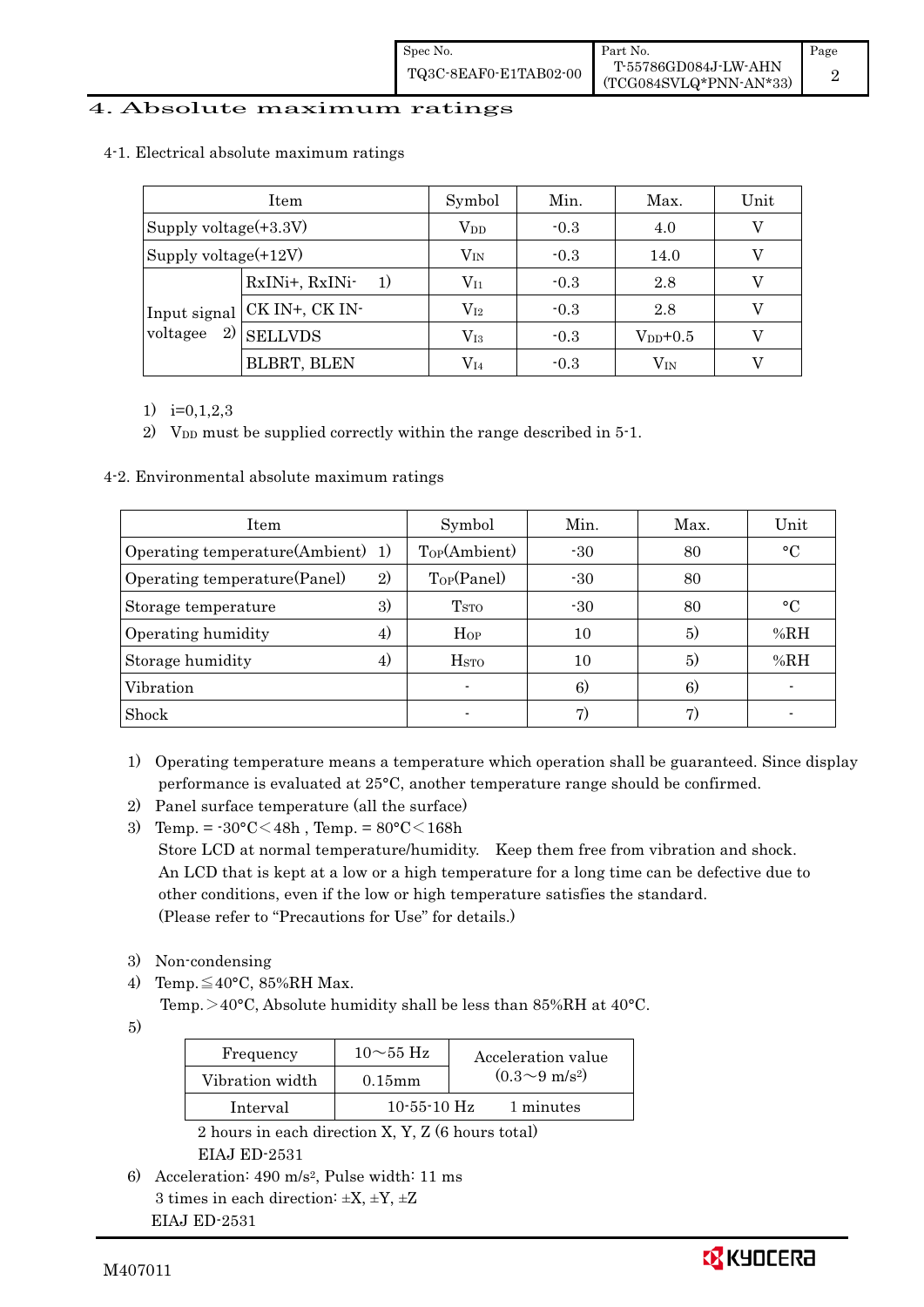| Spec No.              | Part No.                                         | Page |
|-----------------------|--------------------------------------------------|------|
| TQ3C-8EAF0-E1TAB02-00 | T-55786GD084J-LW-AHN<br>$(TCG084SVLQ*PNN-AN*33)$ |      |

### 5. Electrical characteristics

### 5-1. LCD

|                                     |       |                 |                          |                          |                          |                          | Temp. = $-30 \sim 80$ °C |
|-------------------------------------|-------|-----------------|--------------------------|--------------------------|--------------------------|--------------------------|--------------------------|
| Item                                |       | Symbol          | Condition                | Min.                     | Typ.                     | Max.                     | Unit                     |
| Supply voltage                      | 1)    | $V_{DD}$        | $\blacksquare$           | 3.0                      | $\!3.3$                  | 3.6                      | $\rm V$                  |
| Current consumption                 |       | I <sub>DD</sub> | 2)                       | $\overline{\phantom{a}}$ | 270                      | 350                      | mA                       |
| Permissive input ripple voltage     |       | $V_{RP}$        | $V_{DD}=3.3V$            | $\overline{\phantom{a}}$ |                          | 100                      | $mVp-p$                  |
|                                     |       | $V_{IL}$        | "Low" level              | $\mathbf{0}$             | $\overline{\phantom{a}}$ | 0.8                      | V                        |
| Input signal voltage                | 3)    | V <sub>IH</sub> | "High" level             | 2.0                      | $\overline{\phantom{a}}$ | $V_{DD}$                 | $\mathbf{V}$             |
|                                     |       | $I_{OL}$        | $V_{I3}=0V$              | $-10$                    | $\overline{\phantom{a}}$ | 10                       | $\mu$ A                  |
| Input leak current                  |       | $I_{OH}$        | $\rm V_{I3}\text{=}3.3V$ | $\overline{\phantom{a}}$ | $\overline{\phantom{a}}$ | 400                      | $\mu$ A                  |
| LVDS Input voltage                  | 4)    | $V_{L}$         |                          | $\Omega$                 | $\overline{\phantom{a}}$ | 1.9                      | $\rm V$                  |
| Differential input voltage          | 4)    | $V_{ID}$        |                          | 250                      | 350                      | 450                      | mV                       |
| Differential input                  |       | $\rm V_{TL}$    | "Low" level              | $V_{CM}$ -100            | $\overline{\phantom{a}}$ | $\overline{\phantom{a}}$ | mV                       |
| threshold voltage                   | 4) 5) | VTH             | "High" level             | $\overline{\phantom{a}}$ | $\overline{\phantom{a}}$ | $V_{CM}$ +100            | mV                       |
| Terminator                          |       | $R_1$           |                          | $\overline{\phantom{a}}$ | 100                      | $\overline{\phantom{a}}$ | $\Omega$                 |
|                                     |       | t1              | $\blacksquare$           | 0.1                      | $\frac{1}{2}$            | 10                       | ms                       |
|                                     |       | t2              | $\blacksquare$           | $\overline{0}$           | $\overline{\phantom{a}}$ | $\overline{\phantom{a}}$ | ms                       |
|                                     |       | t3              |                          | $\mathbf{0}$             | $\overline{\phantom{a}}$ | $\overline{\phantom{a}}$ | ms                       |
| V <sub>pp</sub> -turn-on conditions | 1)    | t4              | $\overline{\phantom{0}}$ | 1.0                      | $\overline{\phantom{a}}$ | $\overline{\phantom{a}}$ | S                        |
|                                     |       | t5              |                          | 200                      |                          | $\overline{\phantom{a}}$ | ms                       |
|                                     |       | t6              |                          | 200                      |                          |                          | ms                       |

#### 1) V<sub>DD</sub>-turn-on conditions  $\overline{a}$



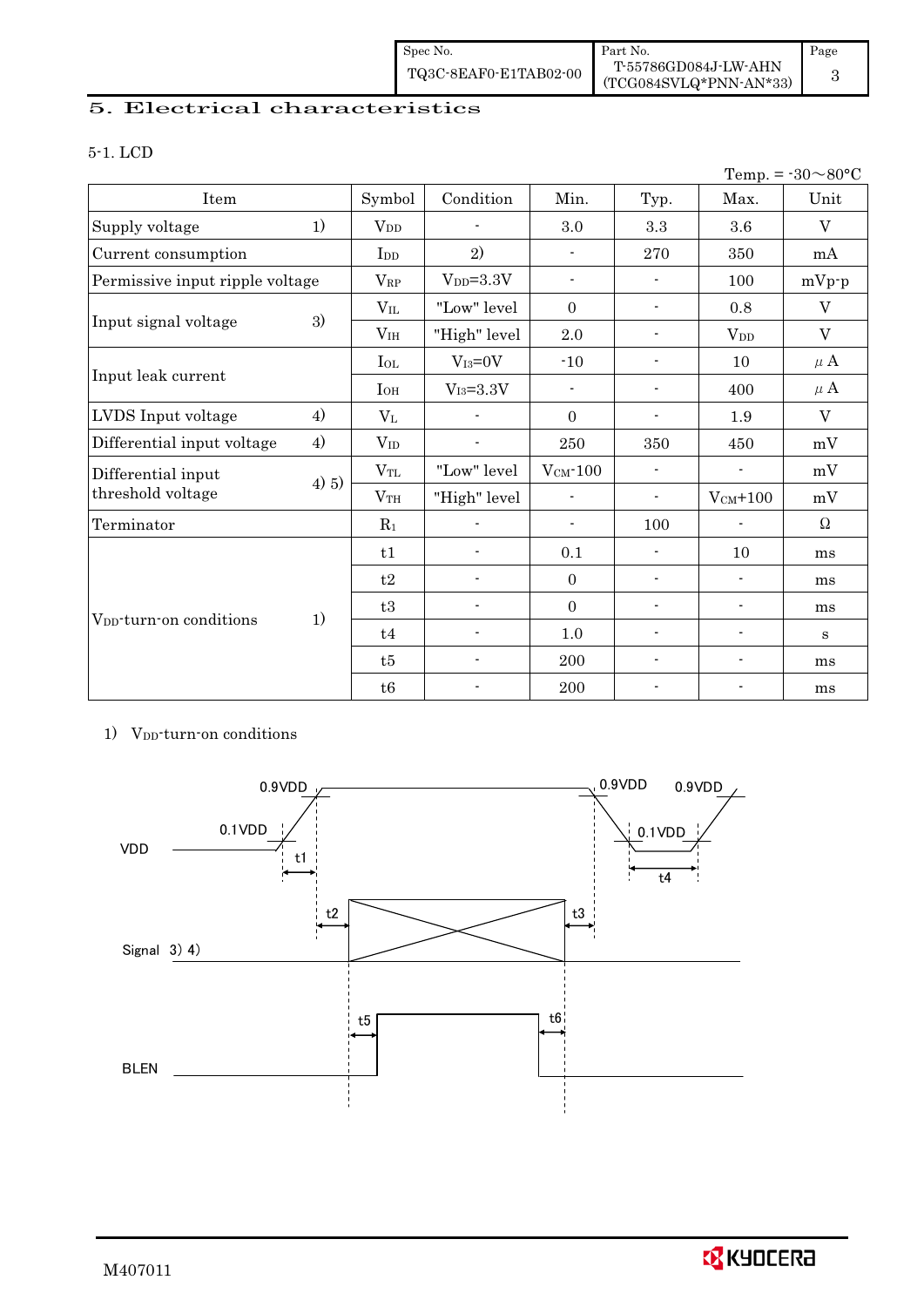| Spec No.              | Part No.                                         | Page |
|-----------------------|--------------------------------------------------|------|
| TQ3C-8EAF0-E1TAB02-00 | T-55786GD084J-LW-AHN<br>$(TCG084SVLQ*PNN-AN*33)$ |      |

### 2) Display pattern:

| spiay patterii.                          |                                                                           |
|------------------------------------------|---------------------------------------------------------------------------|
| $V_{DD} = 3.3V$ , Temp. = $25^{\circ}$ C |                                                                           |
|                                          | $\cdots$ $\cdots$ $\cdots$ $_{2398\ 2399\ 2400}(\mathrm{dot})$<br>123 456 |
|                                          |                                                                           |
| $\overline{2}$                           |                                                                           |
| 3                                        |                                                                           |
| $\ddot{\cdot}$                           |                                                                           |
| $\ddot{\phantom{0}}$                     |                                                                           |
| $\ddot{\cdot}$                           |                                                                           |
| 599                                      |                                                                           |
| 600                                      |                                                                           |
| (dot)                                    |                                                                           |

- 3) Input signal : SELLVDS
- 4) Input signal : RxIN3+, RxIN3-, RxIN2+, RxIN2-, RxIN1+, RxIN1-, RxIN0+, RxIN0- CK IN+, CK INxIN



5)  $V_{CM}$ : LVDS Common mode voltage (V $_{CM}$ =1.25V)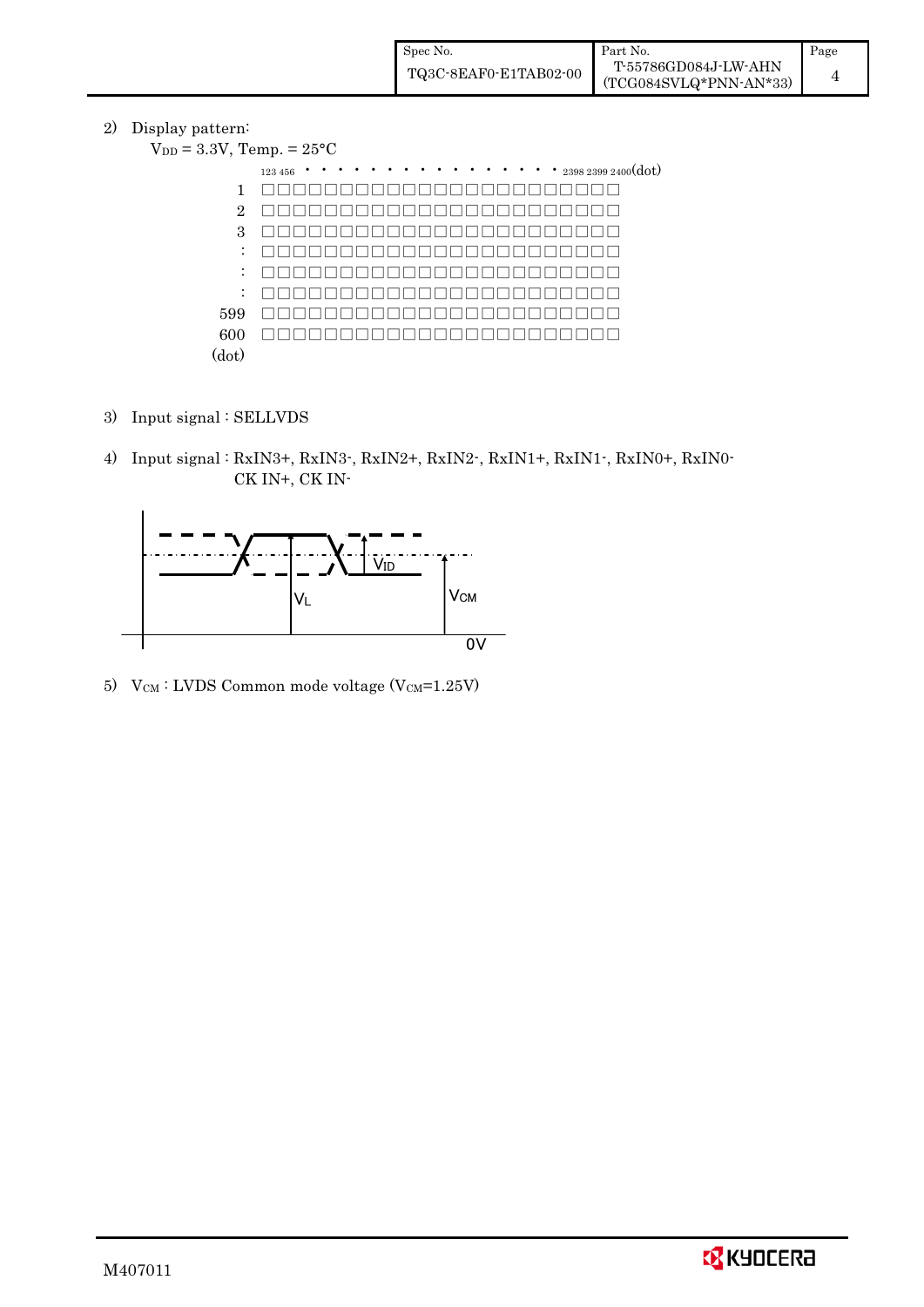| Spec No.              | Part No.                                       | Page |
|-----------------------|------------------------------------------------|------|
| TQ3C-8EAF0-E1TAB02-00 | T-55786GD084J-LW-AHN<br>(TCG084SVLQ*PNN-AN*33) |      |

### 5-2. Constant current circuit for LED Backlight

 $Temp = -30 \sim 80^{\circ}C$ 

|                                   |                     |                               |              |          | $1 \text{cm}$ . – $\omega$ | vv v            |
|-----------------------------------|---------------------|-------------------------------|--------------|----------|----------------------------|-----------------|
| Item                              | Symbol              | Condition                     | Min.         | Typ.     | Max.                       | Unit            |
| 1)<br>Supply voltage              | $V_{IN}$            |                               | 10.8         | 12.0     | 13.2                       | V               |
| Current consumption               | $I_{IN}$            | 2)                            |              | (770)    | (1000)                     | mA              |
| Permissive input ripple voltage   | $V_{RP\_BL}$        | $V_{IN} = 12.0V$              |              |          | 100                        | $mVp-p$         |
|                                   | VIL_BLBRT           | "Low" level                   | $\Omega$     |          | 0.8                        | V               |
| <b>BLBRT</b> Input signal voltage | $\rm V_{IH\_BLBRT}$ | "High" level                  | 2.3          |          | $V_{\rm IN}$               | $\mathbf{V}$    |
| BLBRT Input pull-down resistance  | $R_{IN\_BLBRT}$     |                               | 100          | 300      | 500                        | $\rm k\,\Omega$ |
|                                   | VIL_BLEN            | "Low" level"                  | $\Omega$     |          | 0.8                        | $\rm V$         |
| BLEN Input signal voltage         | VIH_BLEN            | "High" level                  | 2.3          |          | $V_{IN}$                   | $\overline{V}$  |
| BLEN Input pull-down resistance   | $R_{IN\_BLEN}$      |                               | 100          | 300      | 500                        | $k\Omega$       |
| <b>PWM</b> Frequency<br>3)        | f <sub>PWM</sub>    |                               | 200          |          | 10k                        | Hz              |
|                                   |                     | $f_{\rm PWM} = 200 \text{Hz}$ | $\mathbf{1}$ |          | 100                        | $\frac{0}{0}$   |
| PWM Duty ratio                    | D <sub>PWM</sub>    | $f_{\text{PWM}}=2kHz$         | 10           |          | 100                        | $\%$            |
|                                   |                     | $f_{\text{PWM}} = 10kHz$      | 50           |          | 100                        | $\frac{0}{0}$   |
| 4), 5)<br>Operating life time     | T                   | Temp.= $25^{\circ}$ C         |              | (70,000) |                            | $\mathbf h$     |
|                                   |                     |                               |              |          |                            |                 |

LED Circuit

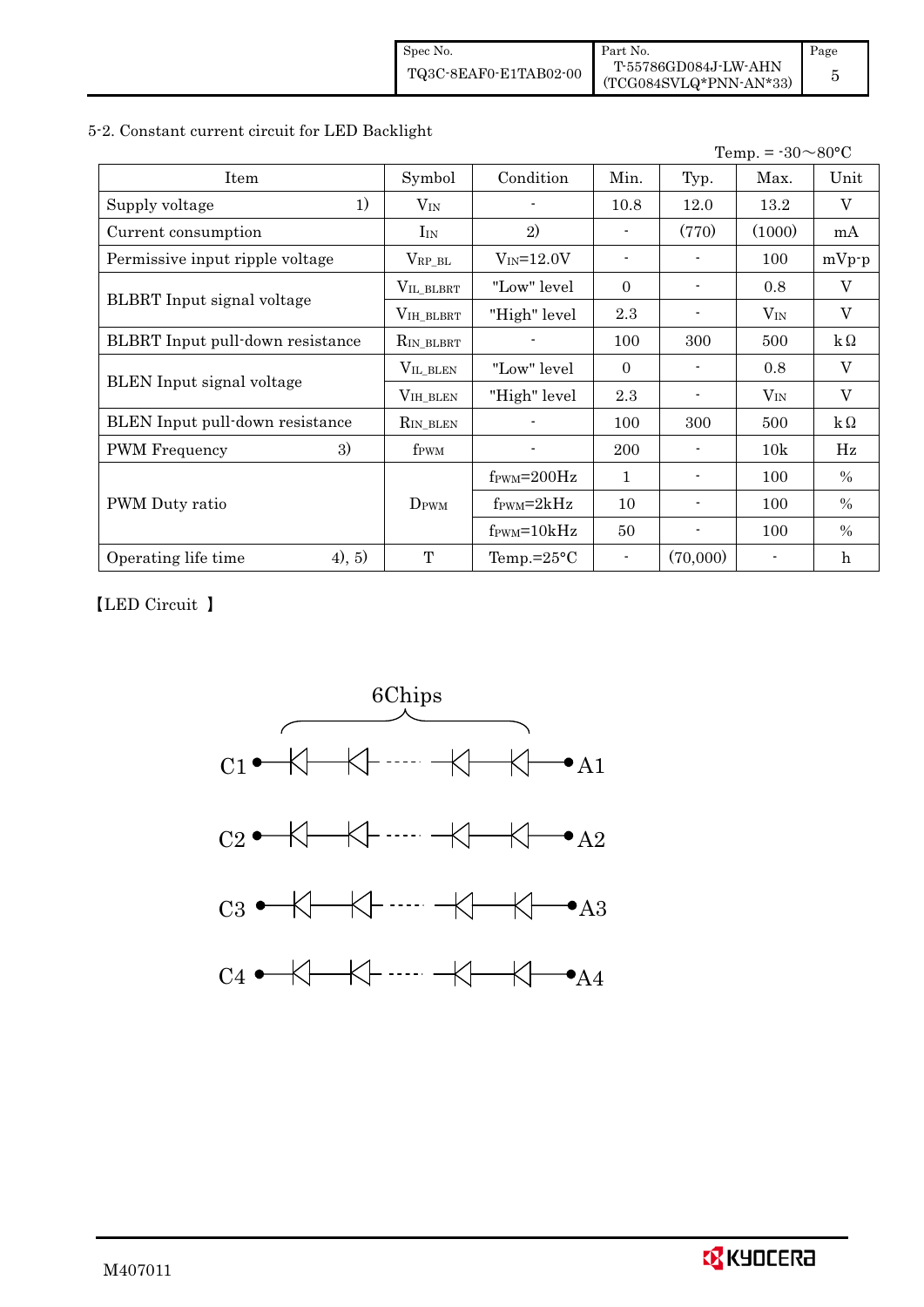

- 2)  $V_{IN} = 12V$ , Temp. =  $25^{\circ}$ C, D<sub>PWM</sub> = 100%
- 3) PWM Timing Diagram



ton, torr  $\geq 50 \mu$  s.

In case of lower frequency, the deterioration of the display quality, flicker etc., may occur.

- 4) When brightness decrease 50% of minimum brightness. The average life of a LED will decrease when the LCD is operating at higher temperatures.
- 5) Life time is estimated data. (Condition : IF=100mA, Ta=25°C in chamber).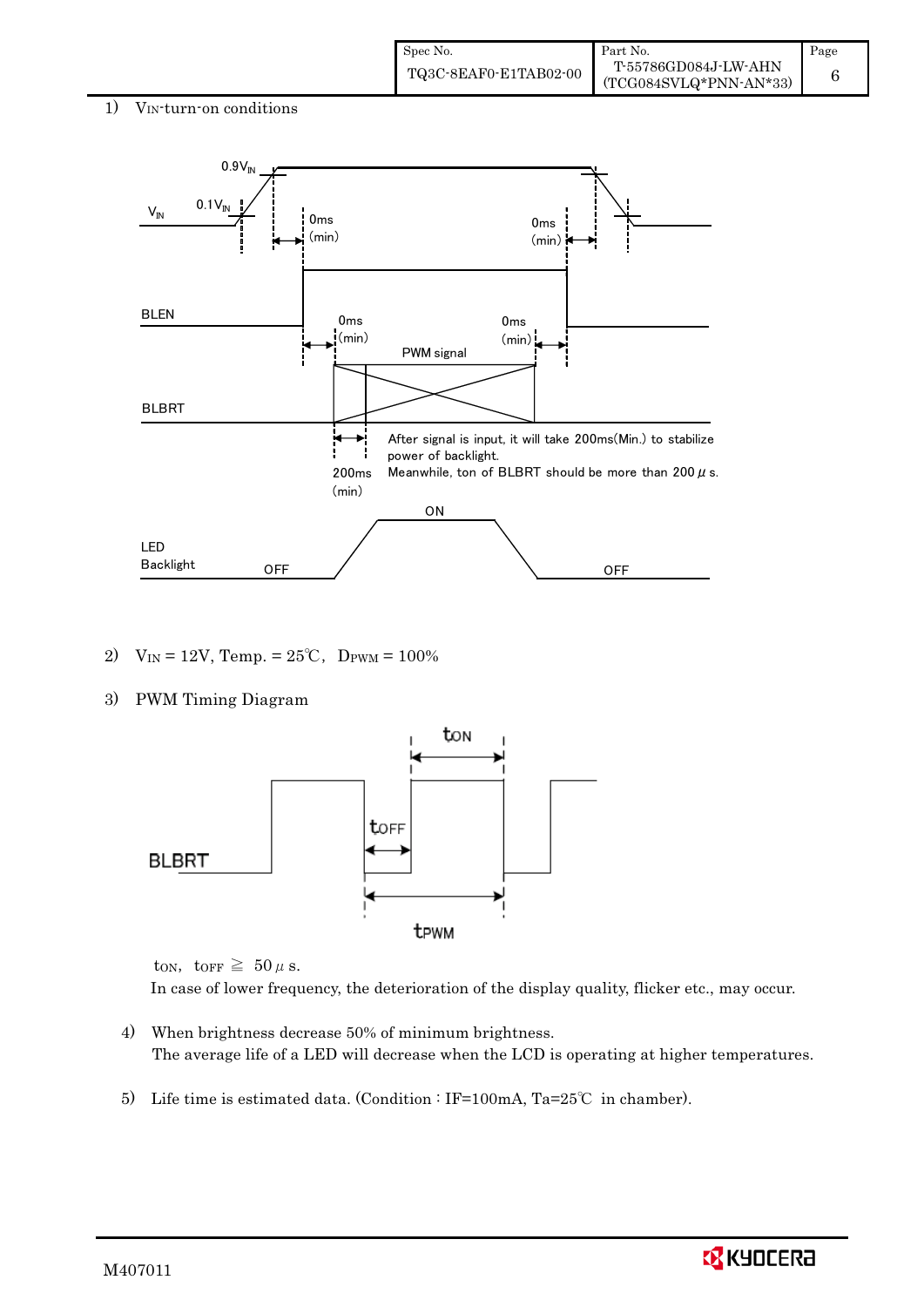| Spec No.              | Part No.                                       | Page |
|-----------------------|------------------------------------------------|------|
| TQ3C-8EAF0-E1TAB02-00 | T-55786GD084J-LW-AHN<br>(TCG084SVLQ*PNN-AN*33) |      |

# 6. Optical characteristics -

Measuring spot =  $\phi$  6.0mm, Temp. = 25°C

| Item                |       | Symbol              | Condition                   | Min.                     | Typ.       | Max.                     | Unit                     |
|---------------------|-------|---------------------|-----------------------------|--------------------------|------------|--------------------------|--------------------------|
|                     | Rise  | $\tau_r$            | $\theta = \phi = 0^{\circ}$ | $\overline{\phantom{a}}$ | 18         | $\overline{\phantom{a}}$ | ms                       |
| Response time       | Down  | $\tau$ <sub>d</sub> | $\theta = \phi = 0^{\circ}$ | $\blacksquare$           | 12         |                          | ms                       |
|                     |       | $\theta$ upper      |                             |                          | 85         |                          |                          |
|                     |       | $\theta$ LOWER      | $CR \ge 10$                 |                          | 85         |                          | deg.                     |
| Viewing angle range |       | $\phi$ LEFT         |                             |                          | 85         |                          | deg.                     |
|                     |       | $\phi$ RIGHT        |                             | $\overline{\phantom{a}}$ | 85         | $\overline{\phantom{a}}$ |                          |
| Contrast ratio      |       | CR                  | $\theta = \phi = 0^{\circ}$ | (500)                    | (750)      |                          | $\overline{\phantom{a}}$ |
| <b>Brightness</b>   |       | L                   | IF=100mA/Line               |                          | (1200)     |                          | cd/m <sup>2</sup>        |
|                     | Red   | $\mathbf X$         | $\theta = \phi = 0^{\circ}$ | TBD                      | <b>TBD</b> | <b>TBD</b>               |                          |
|                     |       | у                   |                             | <b>TBD</b>               | <b>TBD</b> | <b>TBD</b>               |                          |
|                     |       | $\mathbf X$         |                             | <b>TBD</b>               | <b>TBD</b> | <b>TBD</b>               |                          |
| Chromaticity        | Green | $\mathbf y$         | $\theta = \phi = 0^{\circ}$ | <b>TBD</b>               | <b>TBD</b> | <b>TBD</b>               |                          |
| coordinates         |       | $\mathbf X$         |                             | TBD                      | TBD        | <b>TBD</b>               |                          |
|                     | Blue  | $\mathbf y$         | $\theta = \phi = 0^{\circ}$ | TBD                      | <b>TBD</b> | <b>TBD</b>               |                          |
|                     |       | $\mathbf X$         |                             | <b>TBD</b>               | <b>TBD</b> | <b>TBD</b>               |                          |
|                     | White | $\mathbf y$         | $\theta = \phi = 0^{\circ}$ | <b>TBD</b>               | <b>TBD</b> | <b>TBD</b>               |                          |

6-1. Definition of contrast ratio

 $CR(Contrast ratio) =$  Brightness with all pixels "White" Brightness with all pixels "Black"

### 6-2. Definition of response time



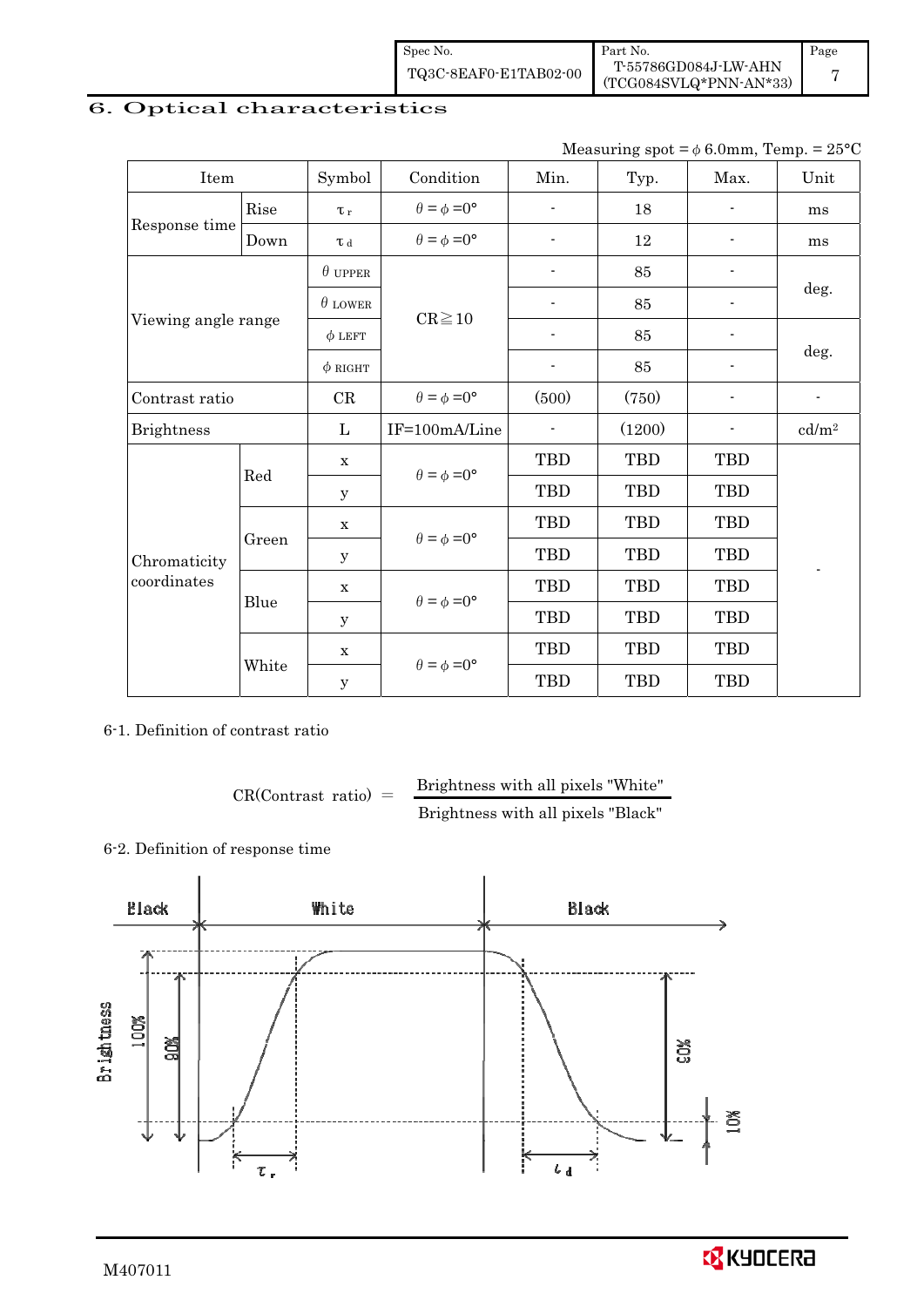| Spec No.              | Part No.                                       | Page |
|-----------------------|------------------------------------------------|------|
| TQ3C-8EAF0-E1TAB02-00 | T-55786GD084J-LW-AHN<br>(TCG084SVLQ*PNN-AN*33) |      |



### 6-4. Brightness measuring points



- 1) Rating is defined as the white brightness at center of display screen(3).<br>2) 5 minutes after LED is turned on. (Ambient Temp.=25°C)
- 

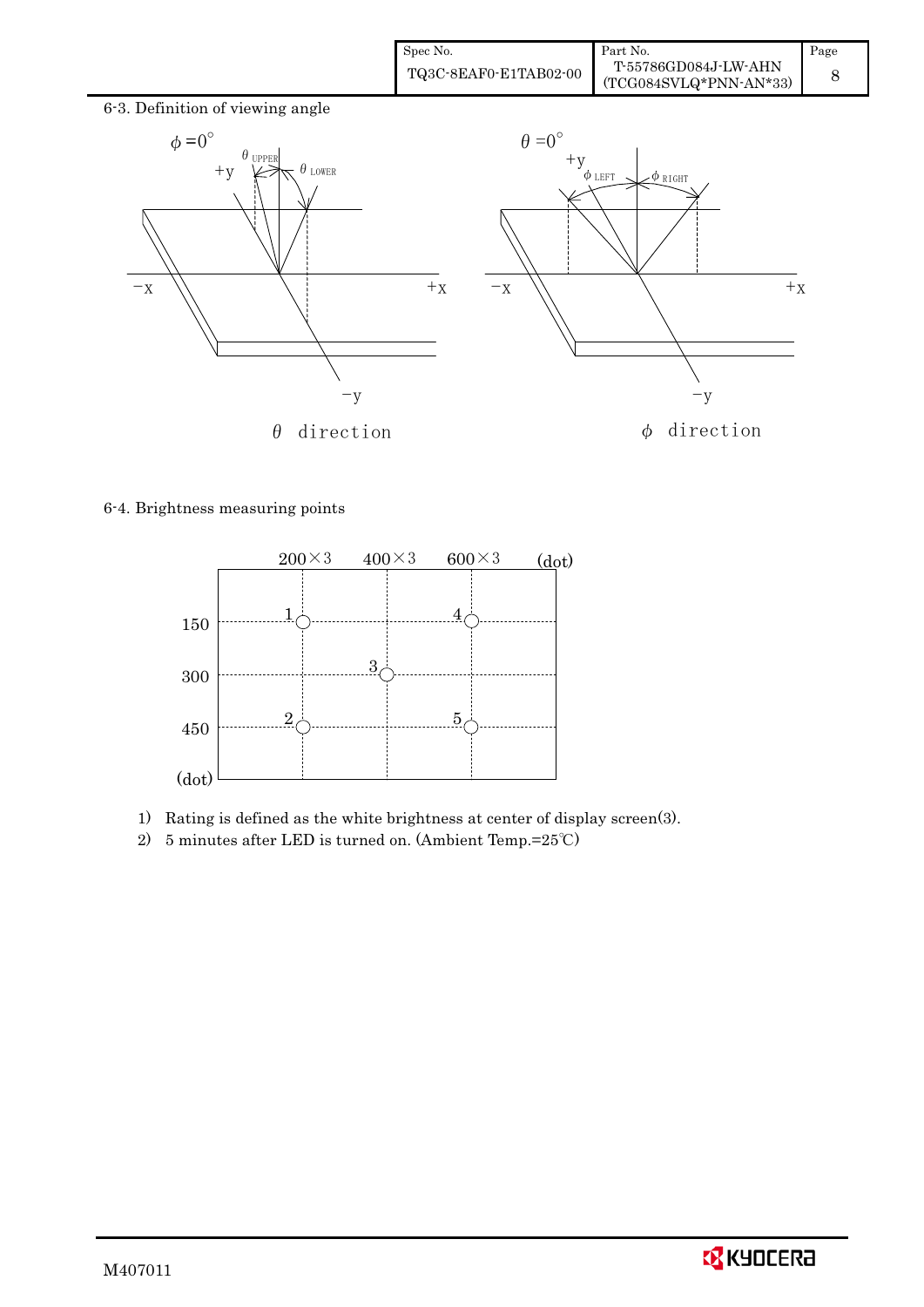| Spec No.              | Part No.                                       | Page |
|-----------------------|------------------------------------------------|------|
| TQ3C-8EAF0-E1TAB02-00 | T-55786GD084J-LW-AHN<br>(TCG084SVLQ*PNN-AN*33) |      |

### 7. Interface signals

### 7-1. Interface signals

| No.              | Symbol                  | Description                                   | <b>Note</b>  |
|------------------|-------------------------|-----------------------------------------------|--------------|
| $\mathbf{1}$     | <b>GND</b>              | <b>GND</b>                                    |              |
| $\overline{2}$   | <b>SELLVDS</b>          | Mode select signal(LVDS Data mapping)         |              |
| $\overline{3}$   | <b>GND</b>              | <b>GND</b>                                    |              |
| $\overline{4}$   | <b>GND</b>              | <b>GND</b>                                    |              |
| $\overline{5}$   | RxIN3+                  | LVDS receiver signal $CH3(+)$                 | <b>LVDS</b>  |
| $\boldsymbol{6}$ | RxIN3-                  | LVDS receiver signal $CH3()$                  | <b>LVDS</b>  |
| $\overline{7}$   | <b>GND</b>              | <b>GND</b>                                    |              |
| 8                | CK IN+                  | LVDS receiver signal $CK(+)$                  | ${\rm LVDS}$ |
| $\boldsymbol{9}$ | CK IN-                  | LVDS receiver signal CK(-)                    | <b>LVDS</b>  |
| 10               | <b>GND</b>              | <b>GND</b>                                    |              |
| 11               | $RxIN2+$                | LVDS receiver signal $CH2(+)$                 | <b>LVDS</b>  |
| 12               | RxIN2-                  | LVDS receiver signal $CH2(\cdot)$             | <b>LVDS</b>  |
| 13               | <b>GND</b>              | <b>GND</b>                                    |              |
| 14               | $RxIN1+$                | LVDS receiver signal $CH1(+)$                 | <b>LVDS</b>  |
| 15               | RxIN1-                  | LVDS receiver signal CH $\overline{1(\cdot)}$ | <b>LVDS</b>  |
| 16               | <b>GND</b>              | <b>GND</b>                                    |              |
| 17               | RxIN0+                  | LVDS receiver signal $CHO(+)$                 | <b>LVDS</b>  |
| 18               | RxIN0-                  | LVDS receiver signal $CHO(·)$                 | <b>LVDS</b>  |
| 19               | <b>GND</b>              | <b>GND</b>                                    |              |
| 20               | <b>GND</b>              | <b>GND</b>                                    |              |
| 21               | $V_{DD}$                | +3.3V power supply                            |              |
| 22               | $V_{DD}$                | +3.3V power supply                            |              |
| 23               | $\mathop{\mathrm{GND}}$ | <b>GND</b>                                    |              |
| 24               | <b>BLBRT</b>            | PWM signal(Brightness adjustment)             |              |
| 25               | <b>BLEN</b>             | ON/OFF terminal voltage                       |              |
| 26               | <b>GND</b>              | <b>GND</b>                                    |              |
| 27               | $V_{IN}$                | +12V power supply                             |              |
| 28               | $V_{IN}$                | +12V power supply                             |              |
| $\bf 29$         | <b>GND</b>              | <b>GND</b>                                    |              |
| 30               | <b>GND</b>              | <b>GND</b>                                    |              |
|                  | LCD connector           | (IAF)<br>$\cdot$ FI-Y30SSLA-HF                |              |

| UV | ◡                  | <u>.</u> |                       |       |
|----|--------------------|----------|-----------------------|-------|
|    |                    |          |                       |       |
|    | LCD connector      |          | FI-X30SSLA-HF         | (JAE) |
|    | Matching connector |          | $\therefore$ FI-X30HL | (JAE) |
|    |                    |          | FI-X30HL-T            | (JAE) |
|    |                    |          | FI-X30C2L-NPB         | (JAE) |
|    |                    |          | $:$ FI-X30C2L-T-NPB   | (JAE) |
|    |                    |          |                       |       |

| LVDS receiver | $\therefore$ Embedded in ASIC                                             |
|---------------|---------------------------------------------------------------------------|
|               | Matching LVDS transmitter : THC63LVDM83R(THine Electronics) or compatible |

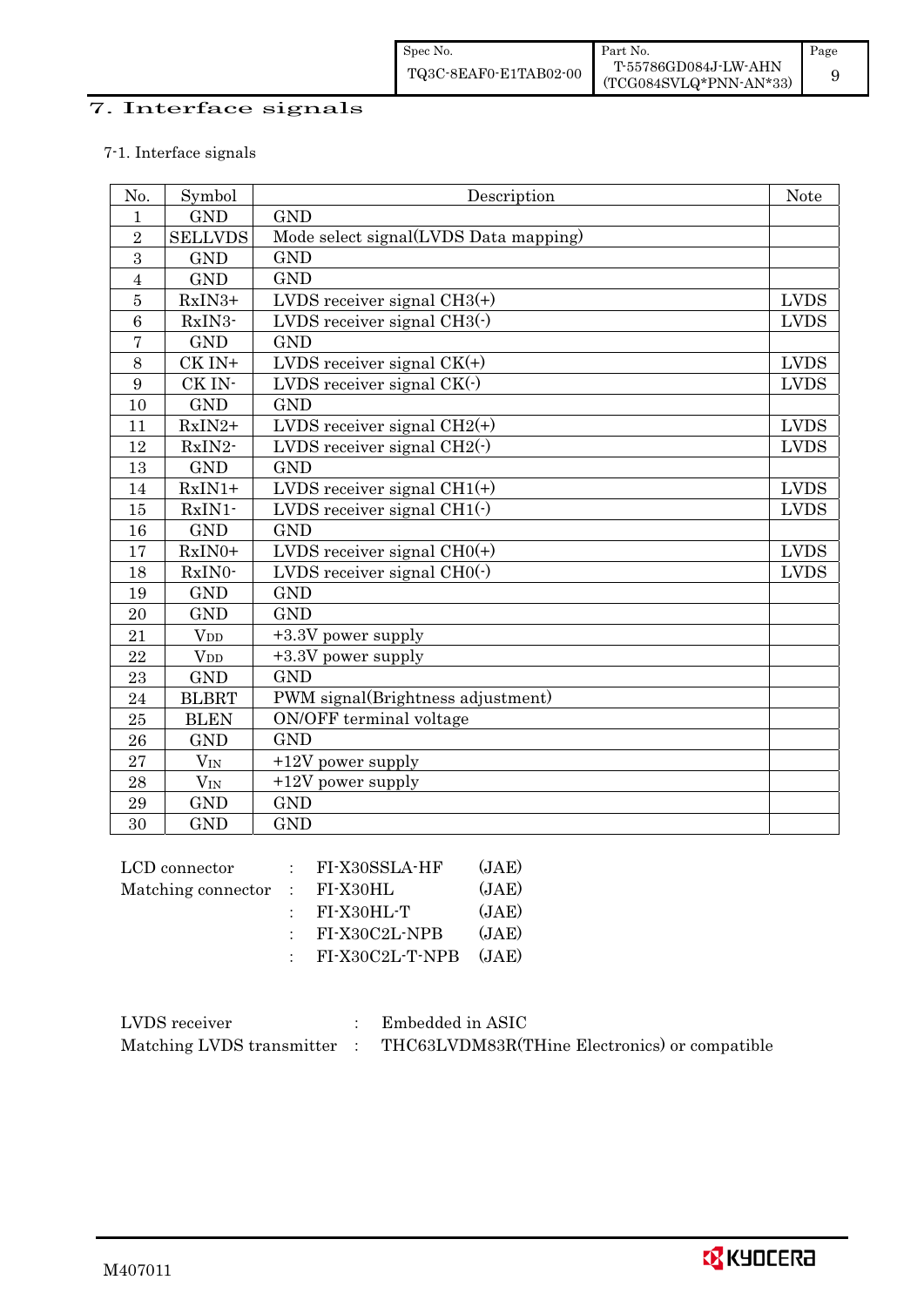| Spec No.              | Part No.                                       | Page |
|-----------------------|------------------------------------------------|------|
| TQ3C-8EAF0-E1TAB02-00 | T-55786GD084J-LW-AHN<br>(TCG084SVLQ*PNN-AN*33) |      |

7-2. Data mapping(6bit RGB input)

| 1) Location of SELLVDS (THC63LVDM83R(THine Electronics) or compatible) |  |
|------------------------------------------------------------------------|--|
|------------------------------------------------------------------------|--|

|                | Transmitter     | 2Pin SELLVDS             |                |
|----------------|-----------------|--------------------------|----------------|
| Pin No.        | Data            | $= L(GND)$ or OPEN       | $= H(3.3V)$    |
| 51             | TA <sub>0</sub> |                          | RO(LSB)        |
| 52             | TA1             |                          | R1             |
| 54             | TA <sub>2</sub> |                          | R2             |
| 55             | TA <sub>3</sub> | $\overline{\phantom{0}}$ | R3             |
| 56             | TA4             |                          | R <sub>4</sub> |
| 3              | TA5             |                          | R5(MSB)        |
| $\overline{4}$ | TA6             |                          | GO(LSB)        |
| 6              | TB <sub>0</sub> | $\overline{\phantom{0}}$ | G <sub>1</sub> |
| $\overline{7}$ | TB1             | $\overline{\phantom{0}}$ | G <sub>2</sub> |
| 11             | TB <sub>2</sub> |                          | G <sub>3</sub> |
| 12             | TB <sub>3</sub> |                          | G <sub>4</sub> |
| 14             | TB4             |                          | G5(MSB)        |
| 15             | TB5             |                          | B0(LSB)        |
| 19             | TB6             | $\equiv$                 | B1             |
| 20             | TC <sub>0</sub> | $\equiv$                 | B <sub>2</sub> |
| 22             | TC1             |                          | B3             |
| 23             | TC <sub>2</sub> | $\overline{\phantom{0}}$ | B <sub>4</sub> |
| 24             | TC <sub>3</sub> |                          | B5(MSB)        |
| 27             | TC4             |                          | (HS)           |
| 28             | TC <sub>5</sub> |                          | (VS)           |
| 30             | TC <sub>6</sub> |                          | DE             |
| 50             | TD <sub>0</sub> |                          | <b>GND</b>     |
| $\overline{2}$ | TD1             |                          | <b>GND</b>     |
| 8              | TD <sub>2</sub> |                          | <b>GND</b>     |
| 10             | TD <sub>3</sub> | $\overline{\phantom{0}}$ | <b>GND</b>     |
| 16             | TD4             |                          | <b>GND</b>     |
| 18             | TD <sub>5</sub> |                          | <b>GND</b>     |
| 25             | TD <sub>6</sub> |                          | <b>GND</b>     |

SELLVDS=H(3.3V)



 $\begin{aligned} & \text{HS}: \text{HSTNC} \\ & \text{VS}: \text{VSTNC} \end{aligned}$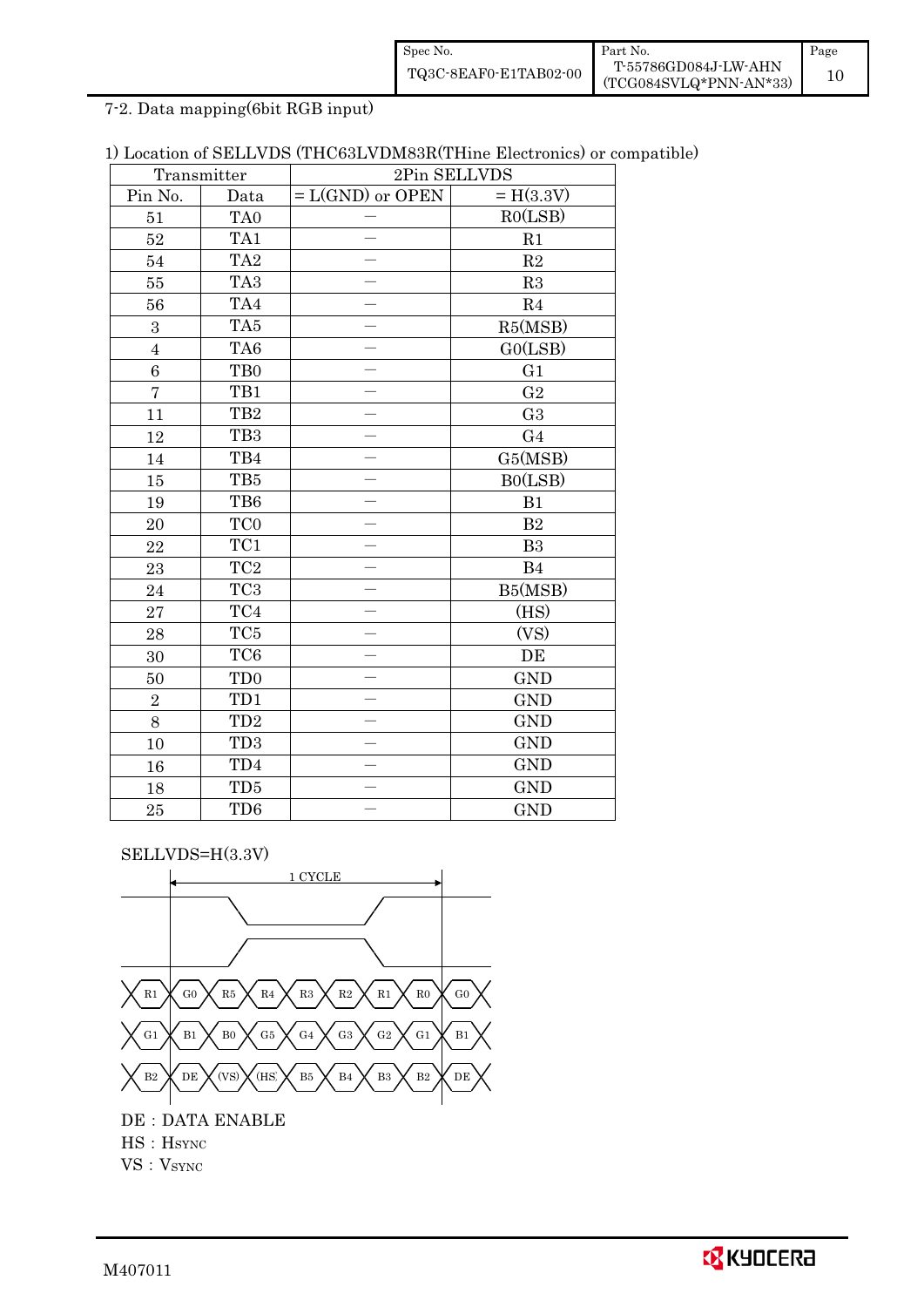### 2) Block Diagram



When using "6-bit Transmitter", please connect the unused channel of the control IC receiver as described in the diagram below.



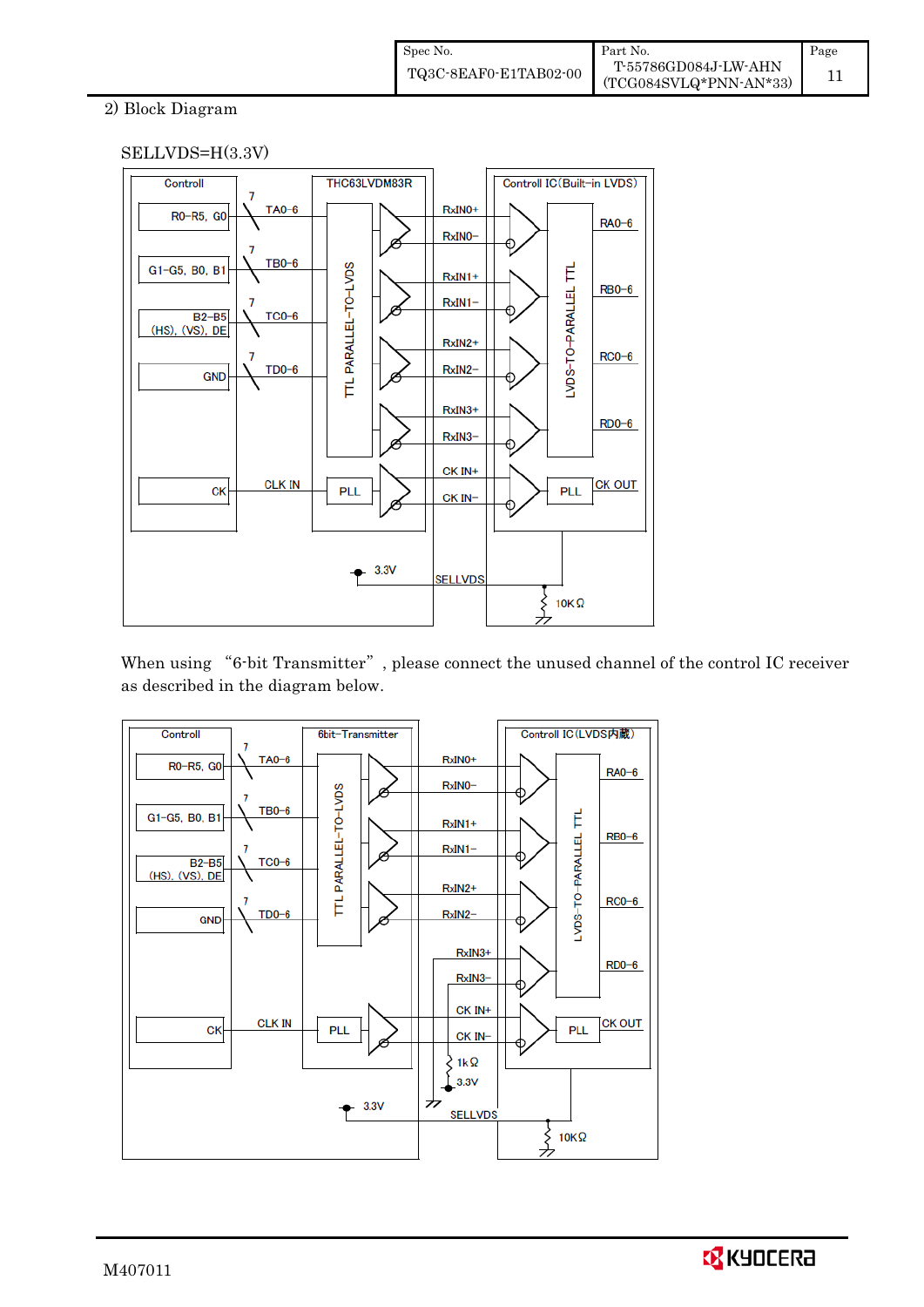| Spec No.              | Part No.                                         | Page |
|-----------------------|--------------------------------------------------|------|
| TQ3C-8EAF0-E1TAB02-00 | T-55786GD084J-LW-AHN<br>$(TCG084SVLQ*PNN-AN*33)$ |      |

7-3. Data mapping(8bit RGB input)

| 1) Location of SELLVDS (THC63LVDM83R(THine Electronics) or compatible) |  |
|------------------------------------------------------------------------|--|
|------------------------------------------------------------------------|--|

|                | Transmitter     | 2Pin SELLVDS       |                |
|----------------|-----------------|--------------------|----------------|
| Pin No.        | Data            | $= L(GND)$ or OPEN | $= H(3.3V)$    |
| 51             | TA <sub>0</sub> | RO(LSB)            | R <sub>2</sub> |
| 52             | TA <sub>1</sub> | R <sub>1</sub>     | R3             |
| 54             | TA <sub>2</sub> | R2                 | R <sub>4</sub> |
| 55             | TA <sub>3</sub> | R3                 | R5             |
| 56             | TA4             | R <sub>4</sub>     | R6             |
| $\mathbf{3}$   | TA <sub>5</sub> | R5                 | R7(MSB)        |
| $\overline{4}$ | TA6             | GO(LSB)            | G <sub>2</sub> |
| $\overline{6}$ | T <sub>B0</sub> | G <sub>1</sub>     | G <sub>3</sub> |
| $\overline{7}$ | TB1             | G <sub>2</sub>     | G <sub>4</sub> |
| 11             | TB <sub>2</sub> | G <sub>3</sub>     | G <sub>5</sub> |
| 12             | TB <sub>3</sub> | G <sub>4</sub>     | G <sub>6</sub> |
| 14             | TB4             | G5                 | G7(MSB)        |
| 15             | TB <sub>5</sub> | B0(LSB)            | B <sub>2</sub> |
| 19             | TB6             | B1                 | B <sub>3</sub> |
| 20             | TC <sub>0</sub> | B <sub>2</sub>     | <b>B4</b>      |
| 22             | TC1             | B <sub>3</sub>     | B <sub>5</sub> |
| 23             | $\rm TC2$       | B <sub>4</sub>     | <b>B6</b>      |
| 24             | TC <sub>3</sub> | B <sub>5</sub>     | B7(MSB)        |
| 27             | TC4             | (HS)               | (HS)           |
| 28             | TC <sub>5</sub> | (VS)               | (VS)           |
| 30             | TC <sub>6</sub> | DE                 | DE             |
| 50             | TD <sub>0</sub> | R6                 | RO(LSB)        |
| $\,2$          | TD1             | R7(MSB)            | R1             |
| 8              | TD <sub>2</sub> | G <sub>6</sub>     | GO(LSB)        |
| 10             | TD <sub>3</sub> | G7(MSB)            | G <sub>1</sub> |
| 16             | TD4             | <b>B6</b>          | BO(LSB)        |
| 18             | TD <sub>5</sub> | B7(MSB)            | B1             |
| 25             | TD6             | (NA)               | (NA)           |

SELLVDS=L(GND) or OPEN

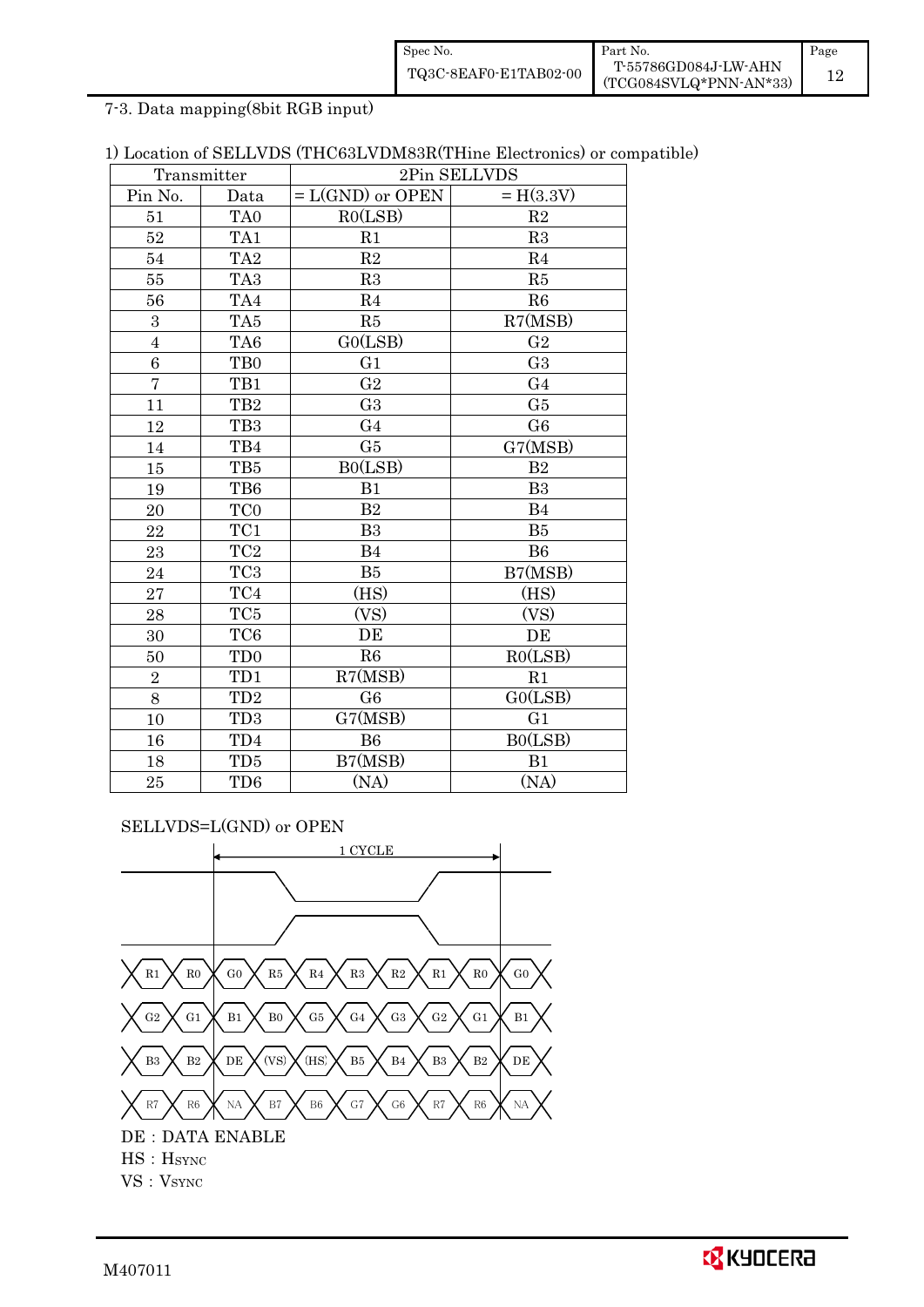| Spec No.              | Part No.                                       | Page |
|-----------------------|------------------------------------------------|------|
| TQ3C-8EAF0-E1TAB02-00 | T-55786GD084J-LW-AHN<br>(TCG084SVLQ*PNN-AN*33) |      |



- 
- 2) Block Diagram

### SELLVDS=L(GND) or OPEN



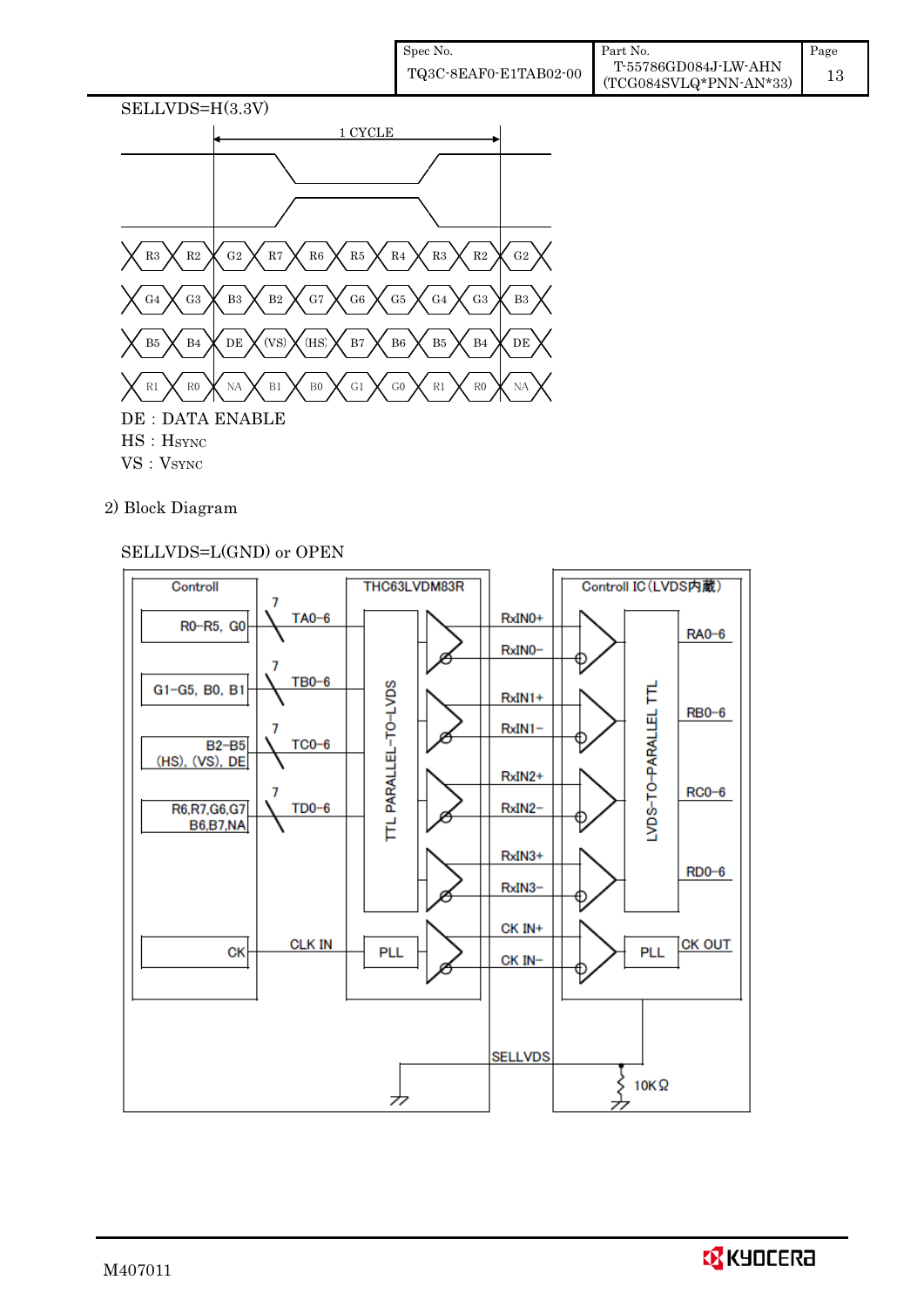| Spec No.              | Part No.                 | Page |
|-----------------------|--------------------------|------|
| TQ3C-8EAF0-E1TAB02-00 | T-55786GD084J-LW-AHN     |      |
|                       | $(TCG084SVLQ*PNN-AN*33)$ |      |

#### SELLVDS=H(3.3V)



### 8. Input timing characteristics  $\overline{a}$

8-1. Timing characteristics

|                         | Item                      | Symbol          | Min. | Typ. | Max. | Unit    | Note |
|-------------------------|---------------------------|-----------------|------|------|------|---------|------|
| Clock (CK)<br>Frequency |                           | $1/\mathrm{Tc}$ | 30   | 40   | 48   | MHz     |      |
|                         | Horizontal Period         | Th              | 860  | 1056 | 1395 | Tc      |      |
|                         |                           |                 | 24.0 | 26.4 |      | $\mu$ s | 1)   |
| Enable signal<br>(DE)   | Horizontal display period | Thd             |      | 800  |      | Tc      |      |
|                         | Vertical Period           | $T_{V}$         | 610  | 628  | 1024 | Th      |      |
|                         | Vertical display period   | Tvd             |      | 600  |      | Th      |      |
| Refresh rate            |                           | fy              | 50   | 60   | 70   | Hz      | 2)   |

1) Please set a clock frequency, a vertical dormant period, and the horizontal dormant period so that the Horizontal Period should not reach less than Min. value.

2) If the refresh rate reach less than Min. value, the deterioration of the display quality, flicker etc., may occur.(fv=1/Tv)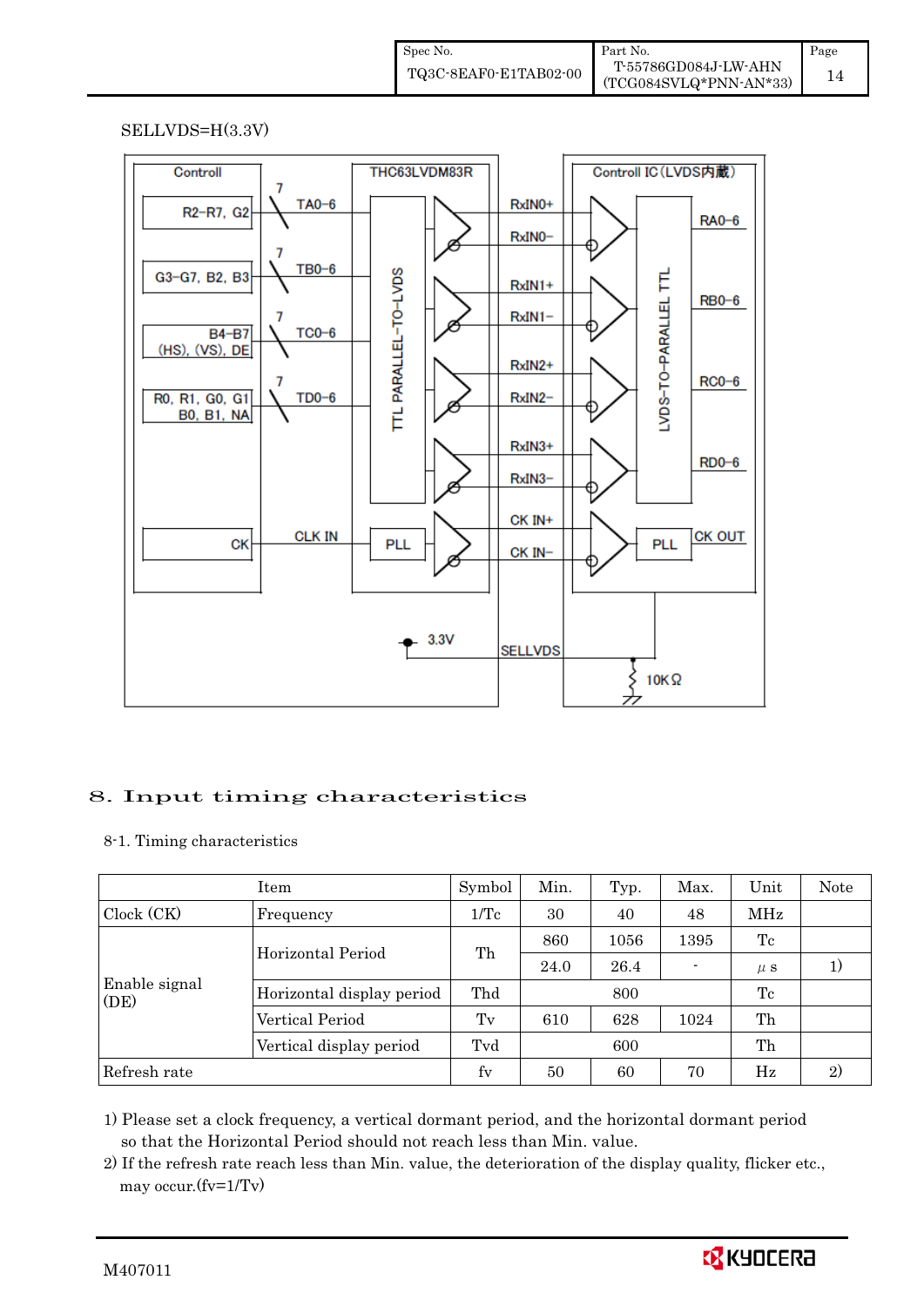



8-2. Input Data Signals and Display position on the screen

![](_page_17_Figure_3.jpeg)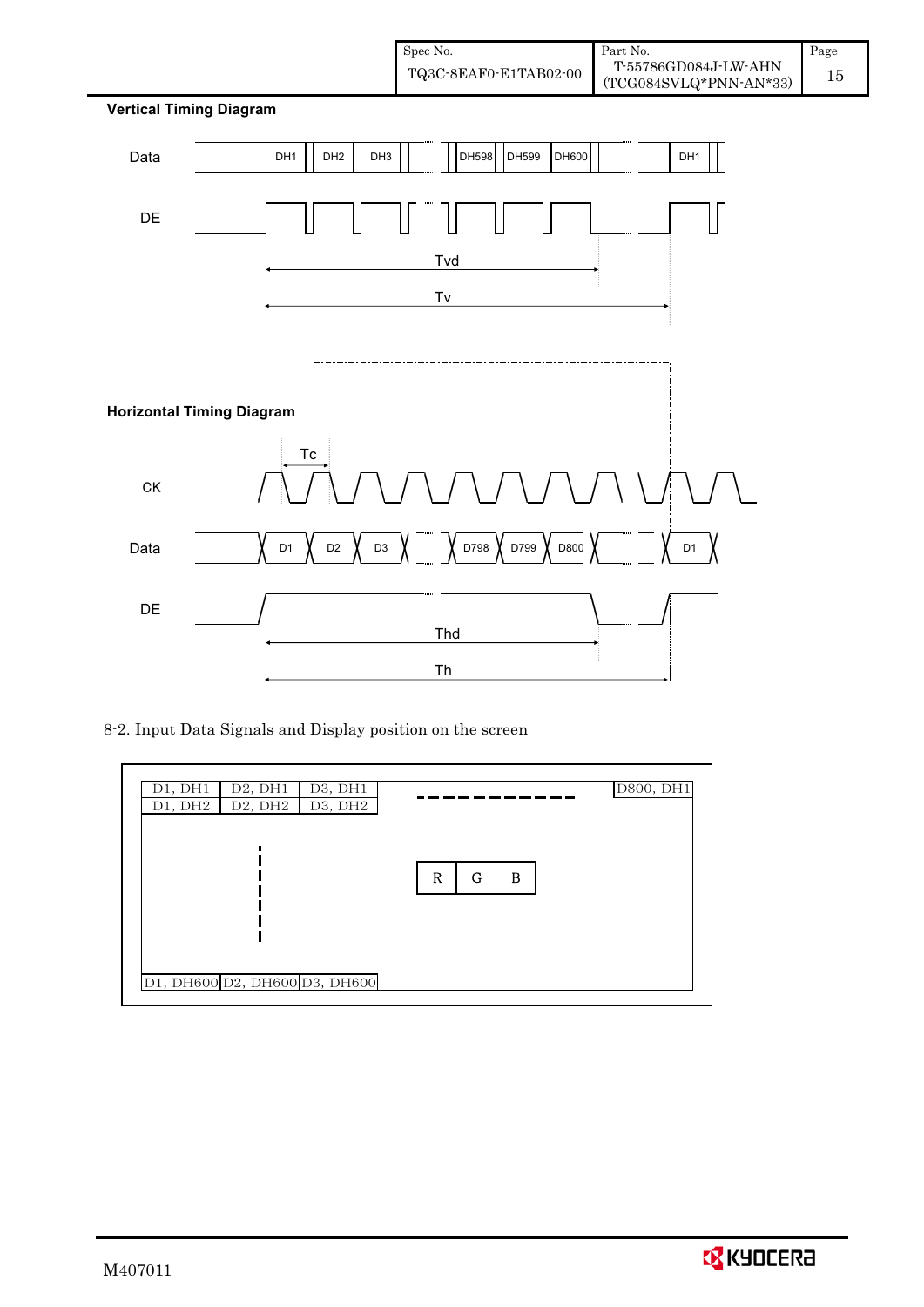| Spec No.              | Part No.                                         | Page |
|-----------------------|--------------------------------------------------|------|
| TQ3C-8EAF0-E1TAB02-00 | T-55786GD084J-LW-AHN<br>$(TCG084SVLQ*PNN-AN*33)$ |      |

### 9. Lot number identification

The lot number shall be indicated on the back of the backlight case of each LCD.

 $\begin{array}{ccccccccc} \text{TCG084SVLQ*PNN-AN*33} & - & \text{or} & \text{max} & \text{max} & \text{max} & \text{max} & \text{max} & \text{max} & \text{max} & \text{max} & \text{max} & \text{max} & \text{max} & \text{max} & \text{max} & \text{max} & \text{max} & \text{max} & \text{max} & \text{max} & \text{max} & \text{max} & \text{max} & \text{max} & \text{max} & \text{max} & \text{max} & \text{max} & \text{max} & \text{max} & \text{max} & \text{max} & \text{$ ا<br>|<br>|  $\downarrow \downarrow \quad \downarrow \quad \downarrow \qquad \qquad \downarrow$ 1 2 3 4 5

- No1. No5. above indicate
	- 1. Year code
		- 2. Month code
		- 3. Date
		- 4. Version Number
		- 5. Country of origin (Japan or China)

| Year  | 2014 | 2015 | 2016 | 2017 | 2018         | 2019 |
|-------|------|------|------|------|--------------|------|
| Code  |      | 5    | 6    |      | Ω            |      |
|       |      |      |      |      |              |      |
| Month | Jan. | Feb. | Mar. | Apr. | May          | Jun. |
| Code  |      | 2    | 3    |      | $\mathbf{5}$ |      |
|       |      |      |      |      |              |      |
| Month | Jul. | Aug. | Sep. | Oct. | Nov.         | Dec. |

Code 7 8 9 X Y Z

### 10. Warranty

10-1. Incoming inspection

Please inspect the LCD within one month after your receipt.

10-2. Production warranty

 Kyocera display warrants its LCD's for a period of 12 months from the ship date. Kyocera display shall, by mutual agreement, replace or re-work defective LCD's that are shown to be Kyocera display's responsibility.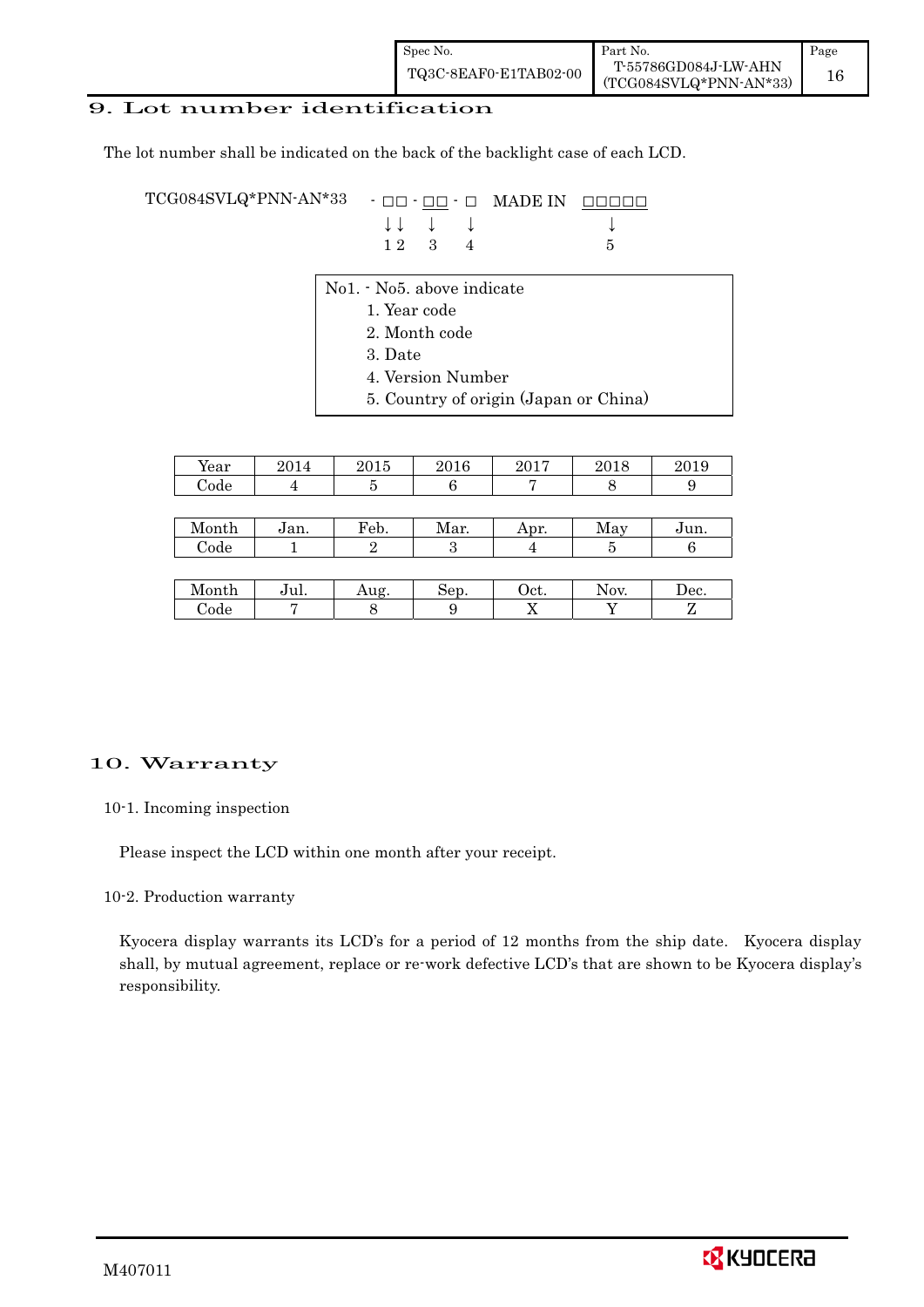### 11. Precautions for use

- 11-1. Installation of the LCD
- 1) Please ground either of the mounting (screw) holes of LCD, in order to stabilize brightness and display quality.
- 2) A transparent protection plate shall be added to protect the LCD and its polarizer.
- 3) The LCD shall be installed so that there is no pressure on the LSI chips.
- 4) Since this product is wide viewing product, occurrence level of in-plane unevenness by the external stress is different compared to current normal viewing product. So there is a possibility that in-plane unevenness will be occurred by over twist, strain giving by attaching to LCD, and over pressure to touch panel. Please be careful of stress when designing the housing.
- 5) A transparent protection sheet is attached to the polarizer. Please remove the protection film slowly before use, paying attention to static electricity.

11-2. Static electricity

- 1) Since CMOS ICs are mounted directly onto the LCD glass, protection from static electricity is required.
- 2) Workers should use body grounding. Operator should wear ground straps.

### 11-3. LCD operation

- 1) The LCD shall be operated within the limits specified. Operation at values outside of these limits may shorten life, and/or harm display images.
- 2) Please select the best display pattern based on your evaluation because flicker, lines or nonuniformity or unevenness can be visible depending on display patterns.

### 11-4. Storage

- 1) The LCD shall be stored within the temperature and humidity limits specified. Store in a dark area, and protect the LCD from direct sunlight or fluorescent light.
- 2) Always store the LCD so that it is free from external pressure onto it.

### 11-5. Usage

- 1) DO NOT store in a high humidity environment for extended periods. Polarizer degradation bubbles, and/or peeling off of the polarizer may result.
- 2) The front polarizer is easily scratched or damaged. Prevent touching it with any hard material, and from being pushed or rubbed.
- 3) The LCD screen may be cleaned by wiping the screen surface with a soft cloth or cotton pad using a little Ethanol.
- 4) Water may cause damage or discoloration of the polarizer. Clean condensation or moisture from any source immediately.
- 5) Always keep the LCD free from condensation during testing. Condensation may permanently spot or stain the polarizer.
- 6) Do not disassemble LCD because it will result in damage.
- 7) This Kyocera display LCD has been specifically designed for use in general electronic devices, but not for use in a special environment such as usage in an active gas. Hence, when the LCD is supposed to be used in a special environment, evaluate the LCD thoroughly beforehand and do not expose the LCD to chemicals such as an active gas.
- 8) Please do not use solid-base image pattern for long hours because a temporary afterimage may appear. We recommend using screen saver etc. in cases where a solid-base image pattern must be used.
- 9) Liquid crystal may leak when the LCD is broken. Be careful not to let the fluid go into your eyes and mouth. In the case the fluid touches your body; rinse it off right away with water and soap.

![](_page_19_Picture_28.jpeg)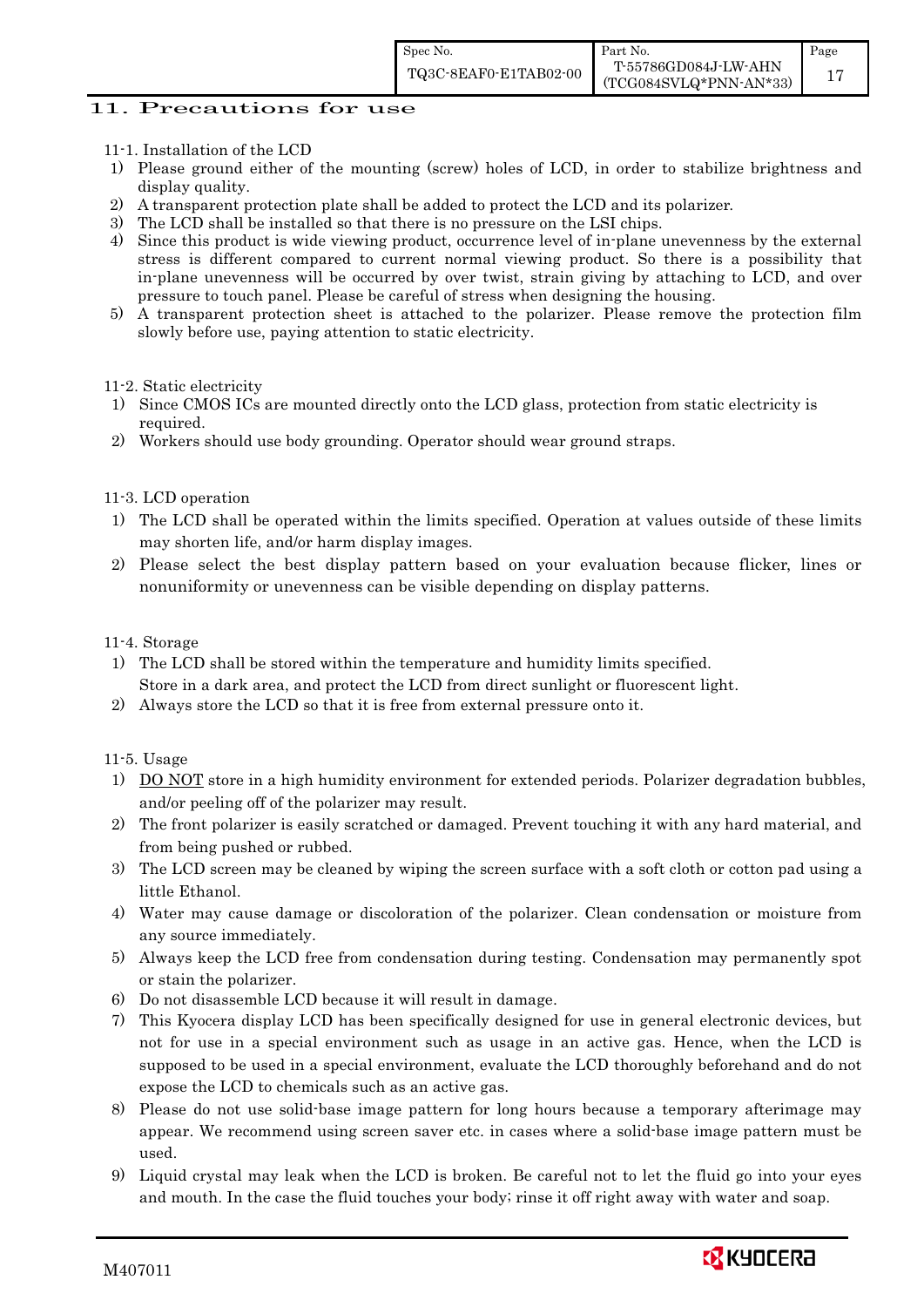| Spec No.              | ∎ Part No.                                       | Page |
|-----------------------|--------------------------------------------------|------|
| TQ3C-8EAF0-E1TAB02-00 | T-55786GD084J-LW-AHN<br>$(TCG084SVLQ*PNN-AN*33)$ |      |

### 12. Reliability test data ا<br>م<br>م

| Test item                            | Test condition                                                                                        | Test time            |                                                            | Judgement                                                                  |
|--------------------------------------|-------------------------------------------------------------------------------------------------------|----------------------|------------------------------------------------------------|----------------------------------------------------------------------------|
| High temp.<br>atmosphere             | $80^{\circ}$ C                                                                                        |                      | Display function<br>Display quality<br>Current consumption | $\therefore$ No defect<br>$\therefore$ No defect<br>$\therefore$ No defect |
| Low temp.<br>atmosphere              | $-30^{\circ}$ C                                                                                       | (240h)               | Display function<br>Display quality<br>Current consumption | $\therefore$ No defect<br>$\therefore$ No defect<br>$\therefore$ No defect |
| High temp.<br>humidity<br>atmosphere | 40°C 90% RH                                                                                           | (240h)               | Display function<br>Display quality<br>Current consumption | $: No$ defect<br>$\therefore$ No defect<br>$\therefore$ No defect          |
| Temp. cycle                          | $-30^{\circ}$ C<br>0.5 <sub>h</sub><br>0.5 <sub>h</sub><br>R.T.<br>$80^{\circ}$ C<br>0.5 <sub>h</sub> | $(10 \text{cycles})$ | Display function<br>Display quality<br>Current consumption | $\therefore$ No defect<br>$\therefore$ No defect<br>$\therefore$ No defect |
| High temp.<br>operation              | $80^{\circ}$ C                                                                                        | (500h)               | Display function<br>Display quality<br>Current consumption | $\therefore$ No defect<br>$\therefore$ No defect<br>$\therefore$ No defect |

1) Each test item uses a test LCD only once. The tested LCD is not used in any other tests.

2) The LCD is tested in circumstances in which there is no condensation.

3) The reliability test is not an out-going inspection.

4) The result of the reliability test is for your reference purpose only.  $\int$ The reliability test is conducted only to examine the LCD's capability.

![](_page_20_Picture_7.jpeg)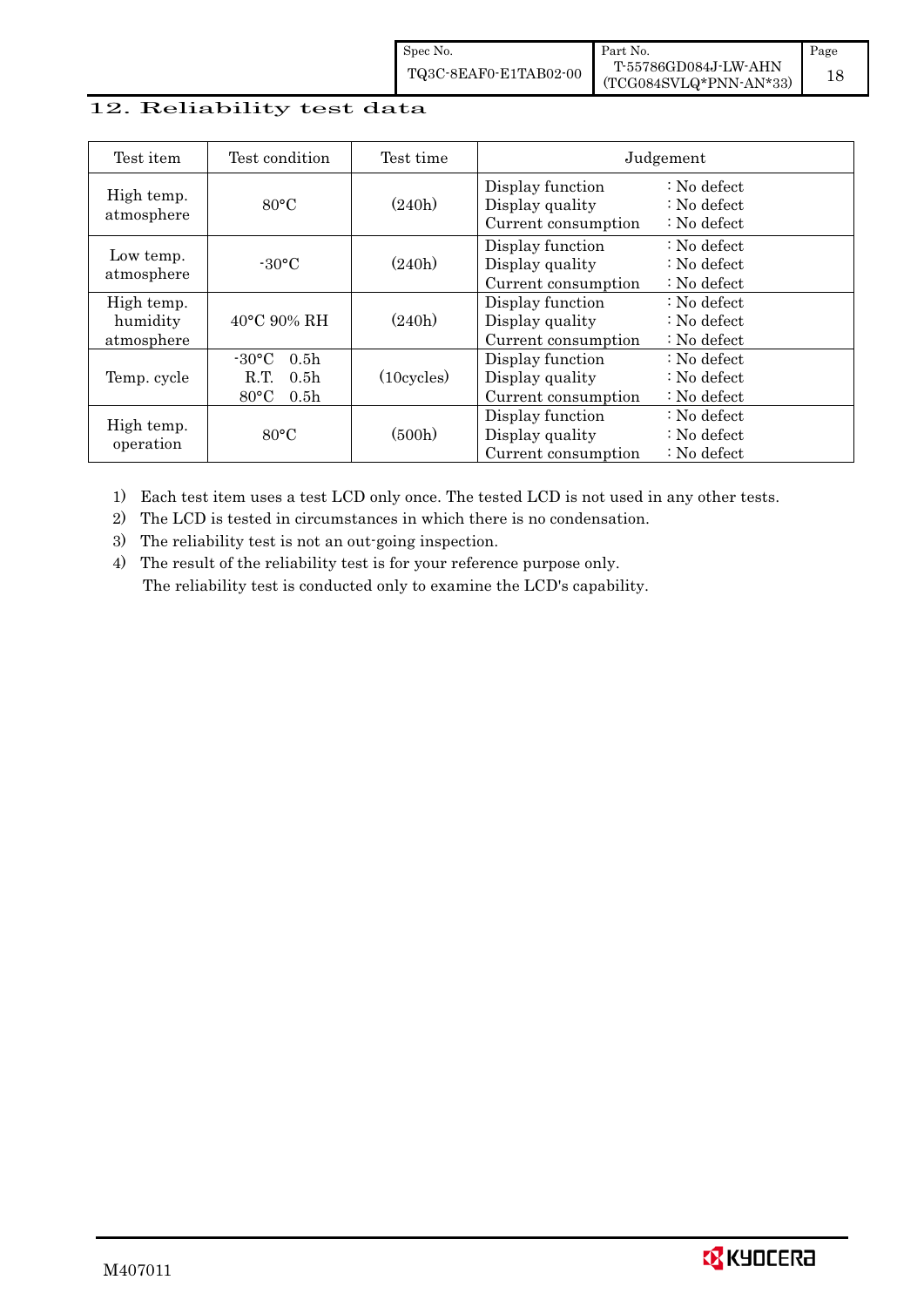![](_page_21_Figure_0.jpeg)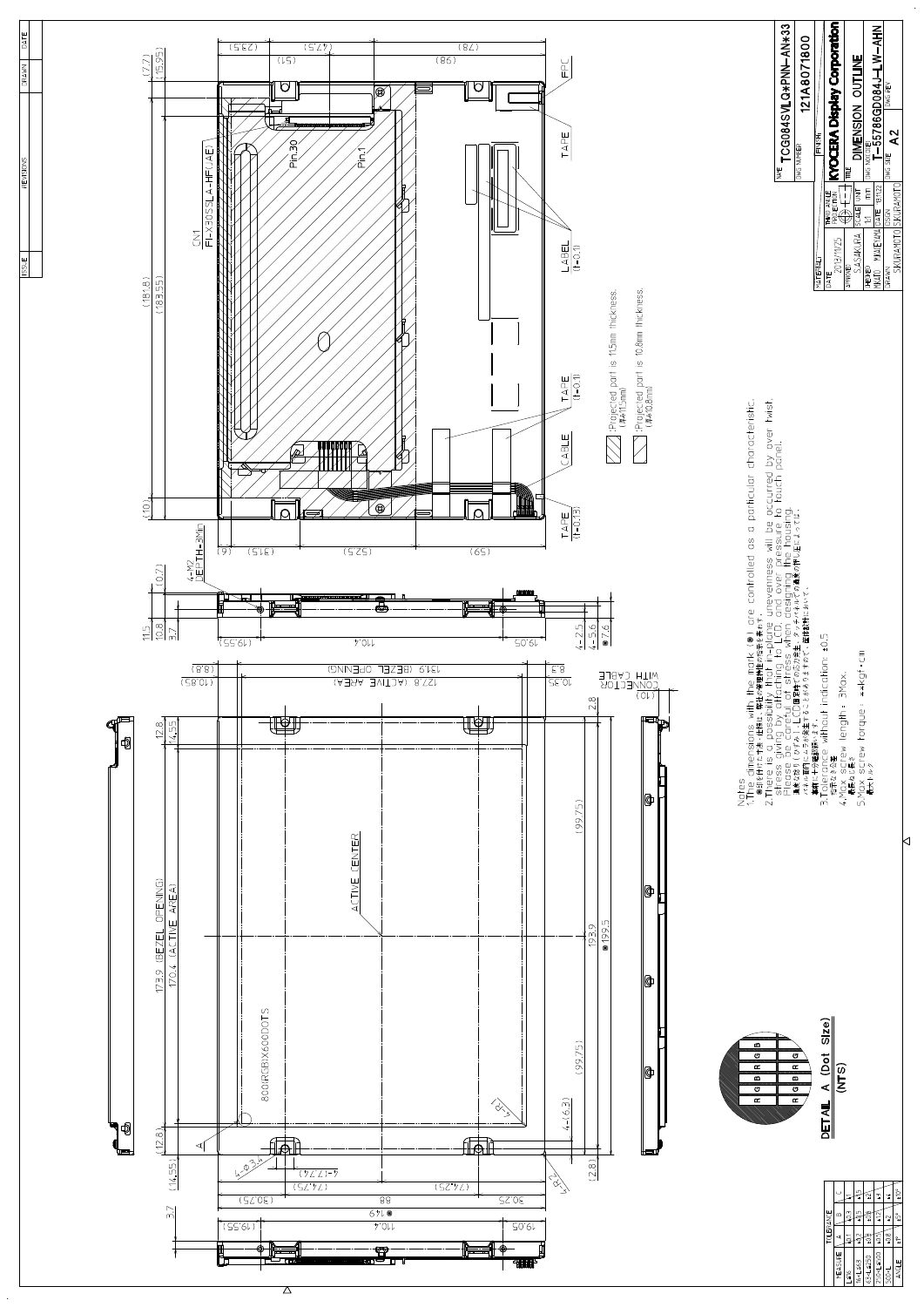| Spec No. | TQ3C-8EAF0-E2TAB02-00 |
|----------|-----------------------|
| Date     | January 21, 2014      |

### KYOCERA INSPECTION STANDARD

### TYPE : T-55786GD084J-LW-AHN (TCG084SVLQ\*PNN-AN\*33)

KYOCERA DISPLAY CORPORATION

| Original         | Designed by: $Engineering$ dept. |         |                              | Confirmed by $:QA$ dept. |          |
|------------------|----------------------------------|---------|------------------------------|--------------------------|----------|
| Issue Date       | Prepared                         | Checked | Approved                     | Checked                  | Approved |
| January 21, 2014 |                                  |         | Criteral SORtaka M.FijiTanil | a <sub>0</sub>           | 1-Haman  |

![](_page_22_Picture_5.jpeg)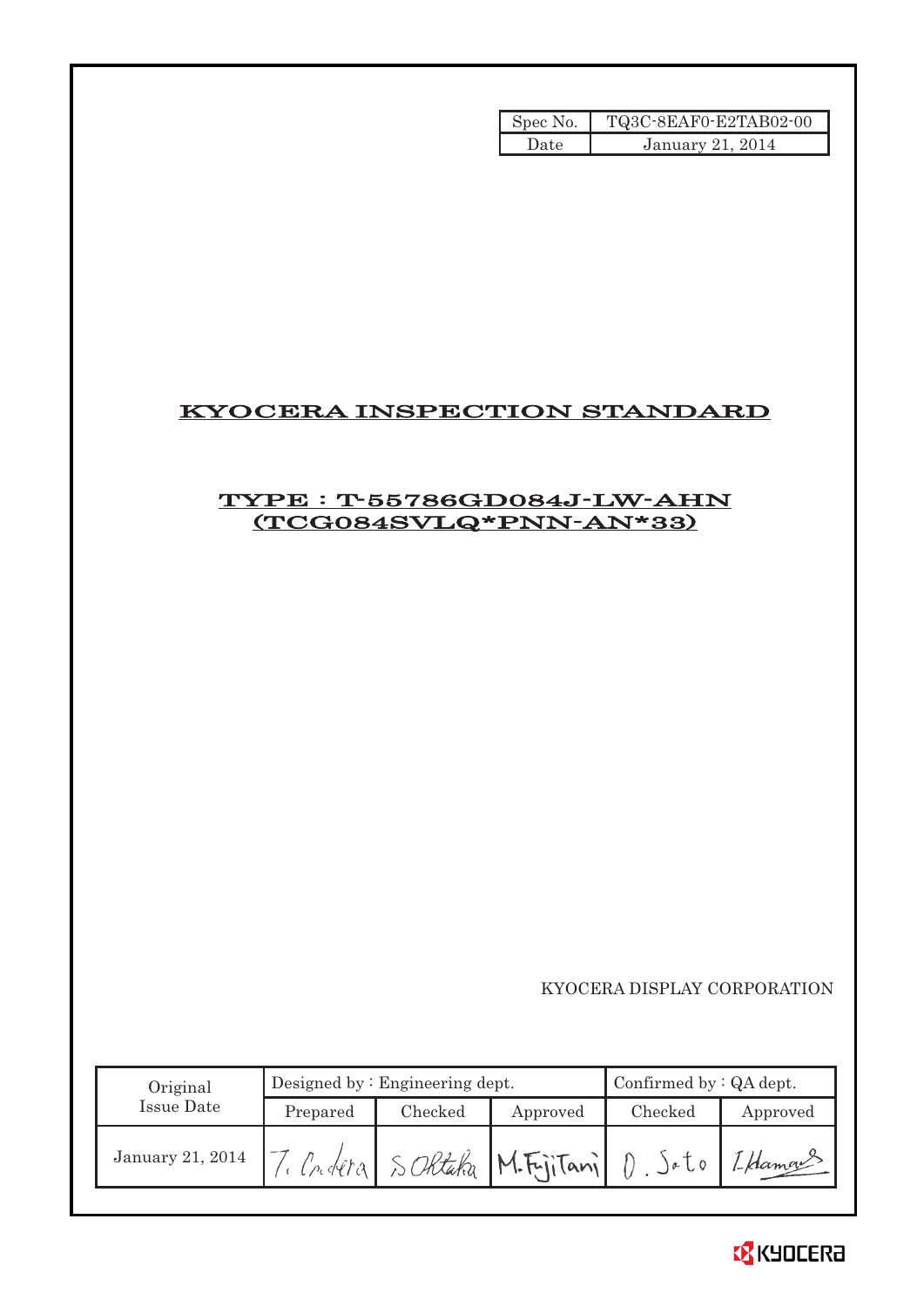| Spec No.              | Part No.                                       | Page |
|-----------------------|------------------------------------------------|------|
| TQ3C-8EAF0-E2TAB02-00 | T-55786GD084J-LW-AHN<br>(TCG084SVLQ*PNN-AN*33) |      |

| Revision record  |             |          |  |                                 |                        |                         |                        |
|------------------|-------------|----------|--|---------------------------------|------------------------|-------------------------|------------------------|
| $\rm{Date}$      |             |          |  | Designed by : Engineering dept. |                        | Confirmed by : QA dept. |                        |
|                  |             | Prepared |  | $\rm Checked$                   | ${\Large\bf Approved}$ | $\rm Checked$           | ${\Large\bf Approved}$ |
|                  |             |          |  |                                 |                        |                         |                        |
|                  |             |          |  |                                 |                        |                         |                        |
| ${\rm Rev. No.}$ | $\rm{Date}$ | Page     |  |                                 | Descriptions           |                         |                        |
|                  |             |          |  |                                 |                        |                         |                        |
|                  |             |          |  |                                 |                        |                         |                        |
|                  |             |          |  |                                 |                        |                         |                        |
|                  |             |          |  |                                 |                        |                         |                        |
|                  |             |          |  |                                 |                        |                         |                        |
|                  |             |          |  |                                 |                        |                         |                        |
|                  |             |          |  |                                 |                        |                         |                        |
|                  |             |          |  |                                 |                        |                         |                        |
|                  |             |          |  |                                 |                        |                         |                        |
|                  |             |          |  |                                 |                        |                         |                        |
|                  |             |          |  |                                 |                        |                         |                        |
|                  |             |          |  |                                 |                        |                         |                        |
|                  |             |          |  |                                 |                        |                         |                        |
|                  |             |          |  |                                 |                        |                         |                        |
|                  |             |          |  |                                 |                        |                         |                        |
|                  |             |          |  |                                 |                        |                         |                        |
|                  |             |          |  |                                 |                        |                         |                        |
|                  |             |          |  |                                 |                        |                         |                        |
|                  |             |          |  |                                 |                        |                         |                        |
|                  |             |          |  |                                 |                        |                         |                        |
|                  |             |          |  |                                 |                        |                         |                        |
|                  |             |          |  |                                 |                        |                         |                        |
|                  |             |          |  |                                 |                        |                         |                        |
|                  |             |          |  |                                 |                        |                         |                        |
|                  |             |          |  |                                 |                        |                         |                        |
|                  |             |          |  |                                 |                        |                         |                        |
|                  |             |          |  |                                 |                        |                         |                        |
|                  |             |          |  |                                 |                        |                         |                        |
|                  |             |          |  |                                 |                        |                         |                        |
|                  |             |          |  |                                 |                        |                         |                        |
|                  |             |          |  |                                 |                        |                         |                        |
|                  |             |          |  |                                 |                        |                         |                        |
|                  |             |          |  |                                 |                        |                         |                        |
|                  |             |          |  |                                 |                        |                         |                        |
|                  |             |          |  |                                 |                        |                         |                        |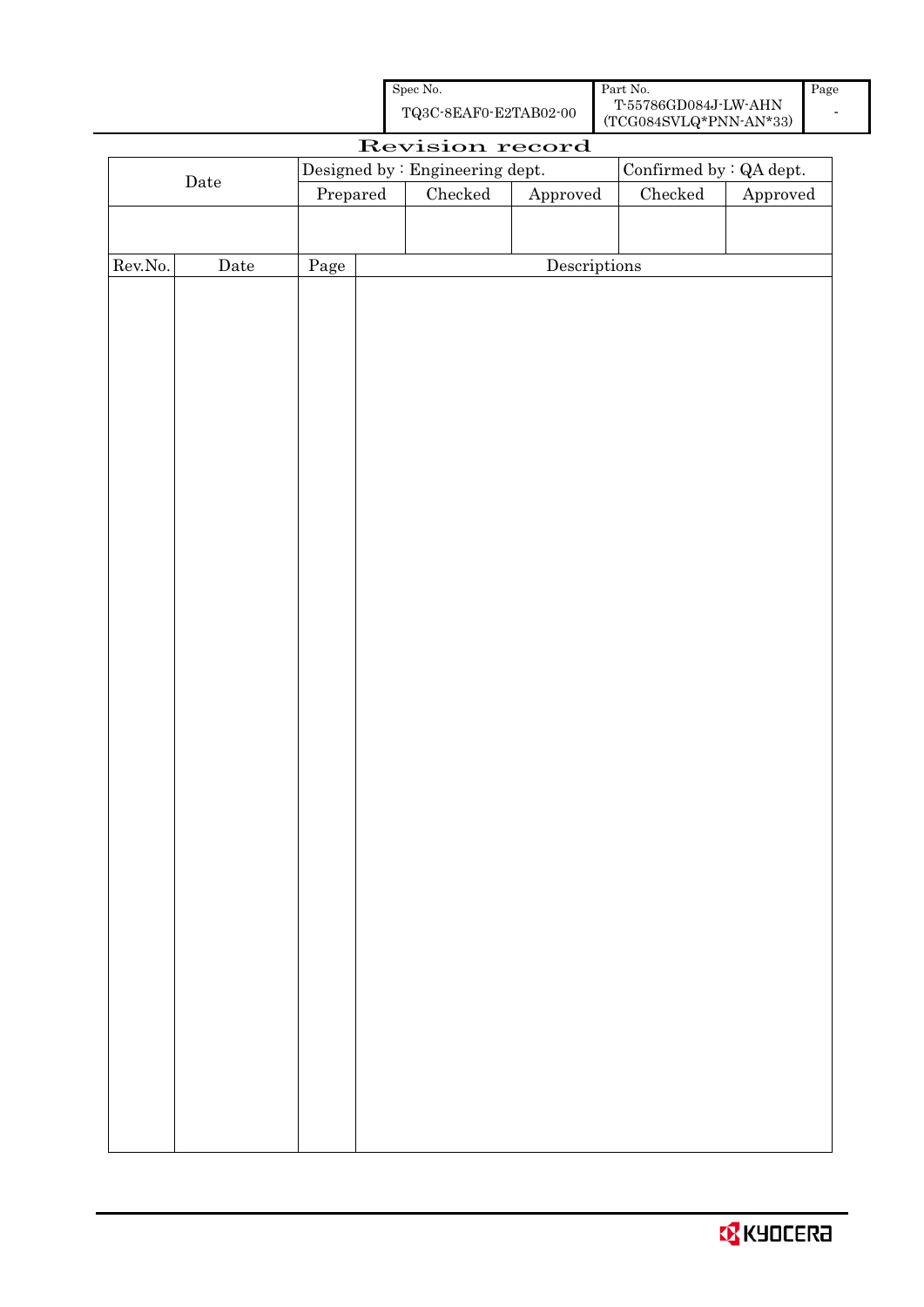## Visuals specification

| 1) Note                          |                                                                                                                                                                                                                                                                                                                                                                                                                                               |                                                                           |                                                                                                                                                                                                                                                                                                                                                                                                                                                                                                                                                                                                                                        |  |  |  |
|----------------------------------|-----------------------------------------------------------------------------------------------------------------------------------------------------------------------------------------------------------------------------------------------------------------------------------------------------------------------------------------------------------------------------------------------------------------------------------------------|---------------------------------------------------------------------------|----------------------------------------------------------------------------------------------------------------------------------------------------------------------------------------------------------------------------------------------------------------------------------------------------------------------------------------------------------------------------------------------------------------------------------------------------------------------------------------------------------------------------------------------------------------------------------------------------------------------------------------|--|--|--|
|                                  |                                                                                                                                                                                                                                                                                                                                                                                                                                               | Note                                                                      |                                                                                                                                                                                                                                                                                                                                                                                                                                                                                                                                                                                                                                        |  |  |  |
| General                          | Customer identified anomalies not defined within this inspection standard shall be<br>1.<br>reviewed by Kyocera display, and an additional standard shall be determined by mutual<br>consent.<br>This inspection standard about the image quality shall be applied to any defect within<br>2.<br>the active area and shall not be applicable to outside of the area.<br>Inspection conditions<br>3.<br>Luminance<br>$: 300 \sim 500$ Lux min. |                                                                           |                                                                                                                                                                                                                                                                                                                                                                                                                                                                                                                                                                                                                                        |  |  |  |
|                                  |                                                                                                                                                                                                                                                                                                                                                                                                                                               | Inspection distance                                                       | $\div$ 350 mm.                                                                                                                                                                                                                                                                                                                                                                                                                                                                                                                                                                                                                         |  |  |  |
|                                  | Temperature                                                                                                                                                                                                                                                                                                                                                                                                                                   |                                                                           | : Approximate 25°C                                                                                                                                                                                                                                                                                                                                                                                                                                                                                                                                                                                                                     |  |  |  |
|                                  | Direction                                                                                                                                                                                                                                                                                                                                                                                                                                     |                                                                           | : Normal to the LCD panel $\pm$ 10° horizontal and<br>vertical                                                                                                                                                                                                                                                                                                                                                                                                                                                                                                                                                                         |  |  |  |
| Definition of<br>inspection item | Dot defect                                                                                                                                                                                                                                                                                                                                                                                                                                    | Bright dot defect<br>Black dot defect<br>Adjacent dot                     | The dot is constantly "on" when power applied to the<br>LCD, even when all "Black" data sent to the screen.<br>Inspection tool: 5% Transparency neutral density filter.<br>Count dot: If the dot is visible through the filter.<br>Don't count dot: If the dot is not visible through the<br>filter.<br>RGBR<br><b>GBR</b><br>dot defect<br><b>RGBR</b><br>GBR<br>The dot is constantly "off" when power applied to the<br>LCD, even when all "White" data sent to the screen.<br>Adjacent dot defect is defined as two or more bright dot<br>defects or black dot defects.<br><b>RGBR</b><br>RGB<br>RGBRGBRGB<br>dot defect<br>R<br>G |  |  |  |
|                                  | External<br>inspection                                                                                                                                                                                                                                                                                                                                                                                                                        | Bubble, Scratch,<br>Foreign particle<br>(Polarizer, Cell,<br>Backlight)   | Visible operating (all pixels "Black" or "White") and non<br>operating.                                                                                                                                                                                                                                                                                                                                                                                                                                                                                                                                                                |  |  |  |
|                                  |                                                                                                                                                                                                                                                                                                                                                                                                                                               | Appearance<br>inspection                                                  | Does not satisfy the value at the spec.                                                                                                                                                                                                                                                                                                                                                                                                                                                                                                                                                                                                |  |  |  |
|                                  | Definition<br>of size                                                                                                                                                                                                                                                                                                                                                                                                                         | Definition of circle size<br>Definition of linear size<br>$d = (a + b)/2$ |                                                                                                                                                                                                                                                                                                                                                                                                                                                                                                                                                                                                                                        |  |  |  |

![](_page_24_Picture_5.jpeg)